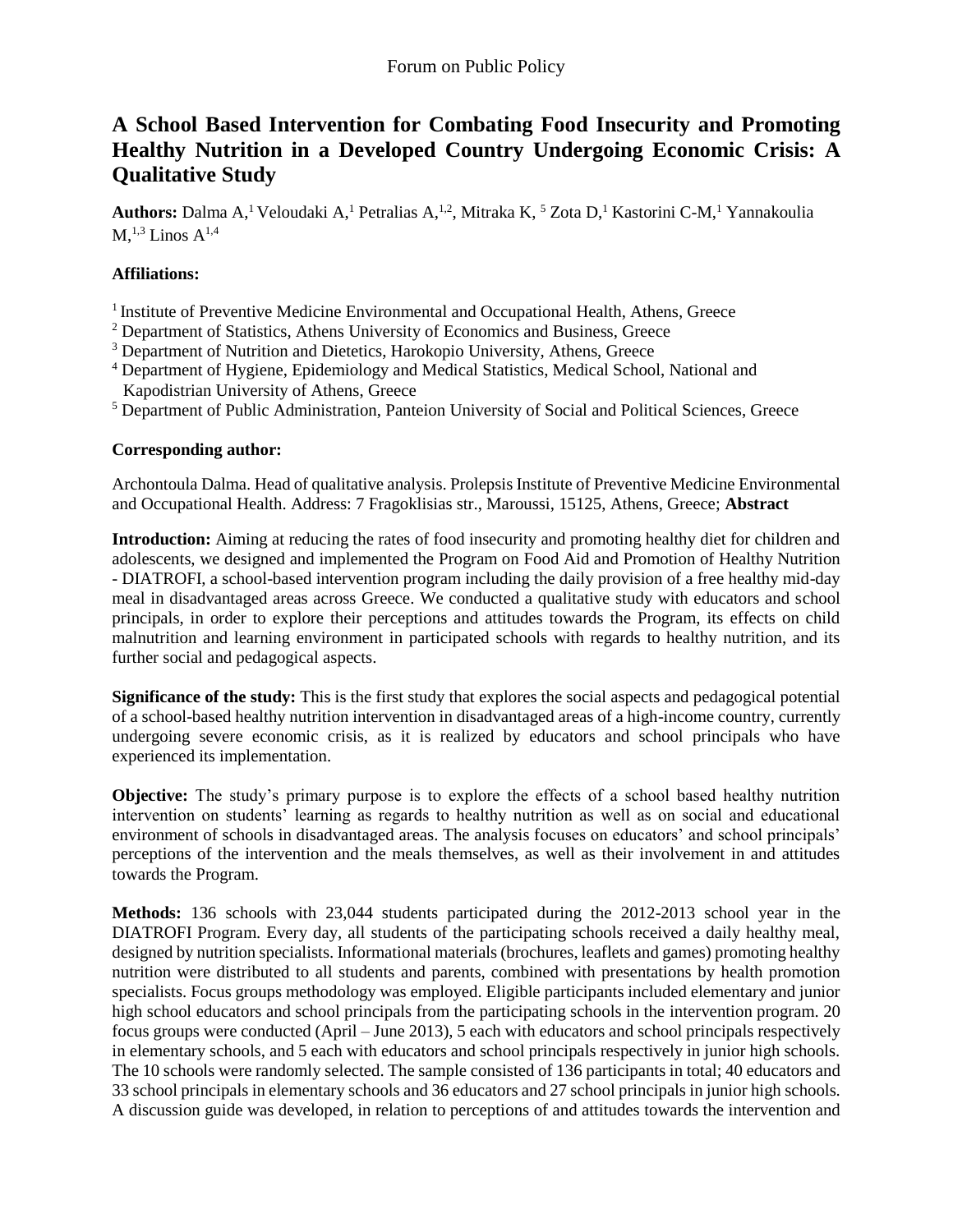its effects on the involved actors and the school environment. Analysis of the transcripts was done using the Krueger's method.

**Results:** Educators and school principals emphasized the social benefits of the program for the families in need. They stressed the multiple benefits of the participation of all students, since it generates peer-influence that enhances students' consumption of the mid-day healthy meals, while influencing positively the schoolclimate. Both school principals and educators pointed out that due to the participation of all students social stigmatization of the students in need was not only avoided but also reduced, while solidarity and collegiality were strengthened. Educators and school principals mentioned that the program is an important step towards the promotion of healthy nutrition that enhances the pedagogical work in schools. Educators in elementary schools stressed out that the healthy mid-day meals were "the theory in practice", since they complemented lessons concerning healthy nutrition. Junior high schools' educators other than those teaching Home Economics mentioned their lack of knowledge with regards to healthy nutrition. Moreover, they felt insecure to promote healthy eating to adolescents through valid arguments on the benefits of a healthy diet. School principals and educators in elementary and junior high schools stressed out the importance of family in children's healthy eating habits. Both school principals and educators mentioned their need for nutrition education. Especially, educators in elementary schools and teachers in Home Economics in junior high schools expressed their need for further resources to enhance their work on healthy nutrition.

**Discussion:** Overall, the results suggest that the daily provision of a free healthy mid-day meal to all the students of the participating schools in socioeconomic disadvantaged areas, along with actions that promote healthy nutrition, combat child malnutrition and generate learning opportunities that increase the pedagogical work of school. Yet, in order for the full pedagogical potential to be reached, especially with regards to the promotion of healthy nutrition, collaborative efforts of school principals and educators as well as the support of parents are required. Moreover, the provision of nutrition education, training, and resources for both educators and school principals was deemed of great importance for the successful promotion of healthy nutrition to students.

## **Introduction**

Combating food insecurity is a high priority on the agenda of the Development Cooperation Forum of the United Nations (UN 2012). Addressing food insecurity has been identified as the No. 1 Millennium Development Goal (MDG1), and it also has had great impact on MDG4 and MDG5 (reducing the under-5 mortality rate and maternal mortality rate) (UN, 2012). The prevention and treatment of child malnutrition and childhood obesity are strategic priorities both for the World Health Organization (WHO 2013) as well as the Directorate General for Health and Consumers of the E.C. (European Commission, 2010).

According to the European Directorate report on Human Rights, the number of children who are at risk of poverty and social isolation in Europe, and especially in Greece, is continuously increasing due to the economic recession (FRA 2012). In Greece, it is estimated that 686,000 children (35.4%) are facing that risk (UNICEF 2012). The ongoing economic crisis in the country has resulted in increased rates of unemployment, income reduction and economic insecurity, with more adverse consequences in socioeconomically vulnerable areas (EUROSTAT 2014).

According to WHO (2013), adverse economic conditions can lead to poor food choices and eating habits, negatively impacting the health of children and adolescents. It is important to note that, as stressed by OECD (2014), childhood obesity and child malnutrition often go hand in hand. In the past decade rates of childhood obesity have increased globally. Greece currently has one of the highest rates of childhood obesity in Europe, ranking first among the 27 member states in the EU (OECD 2014).Actions targeting both problems childhood obesity and child malnutrition are of crucial importance.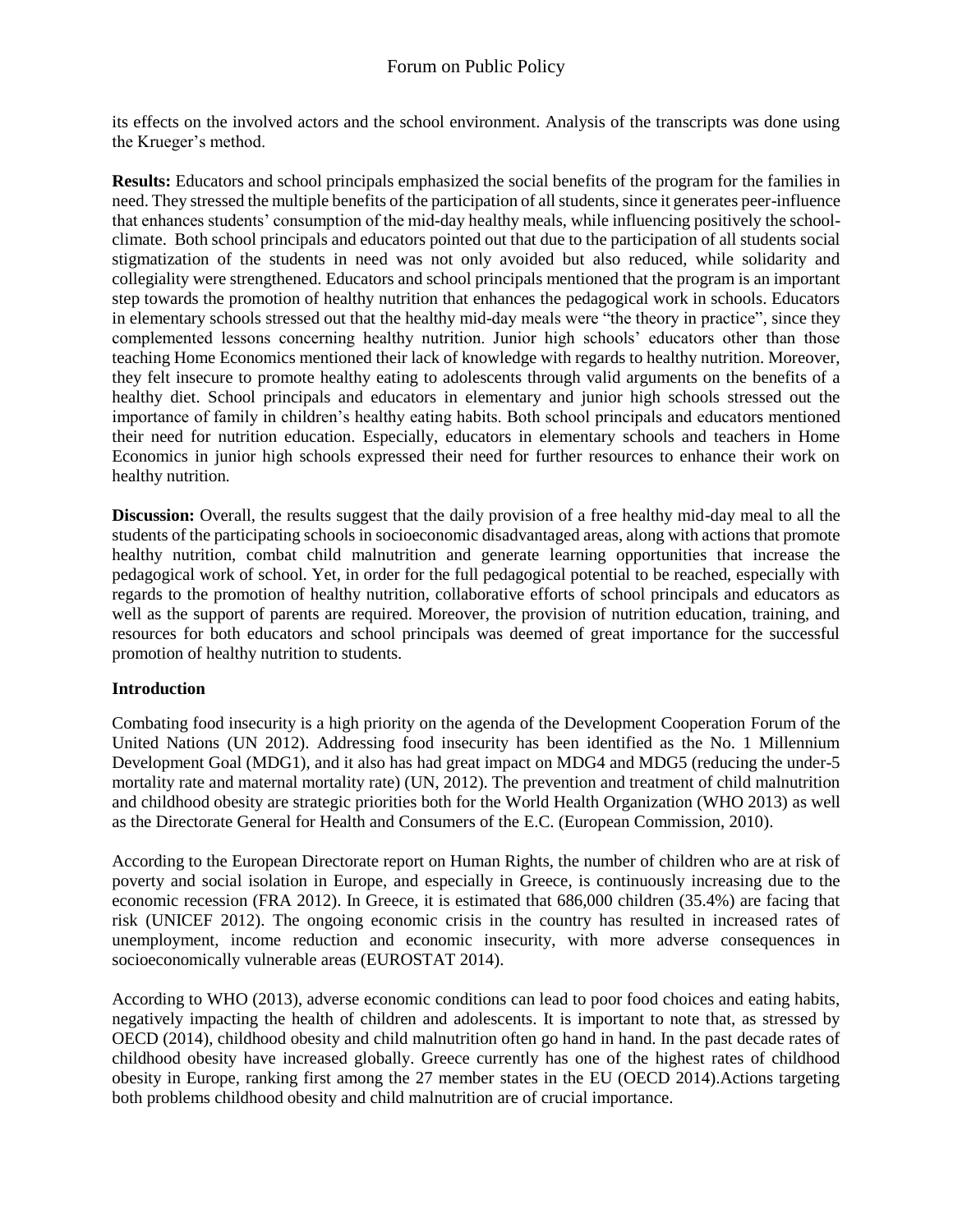Given increasing concern for children's health, policy measures have been adopted in developed as well as developing countries that involve large-scale governmental or privately funded food aid programs that supplement children's nutritional intake at school (WFP 2013). Among them, the most effective ones were implemented for long periods of time, and included educational lectures and activities to increase diet quality and physical activity, supplied healthy food choices to the institutions, and involved participating children's family members and participating school's staff (Wang et al. 2012).

Evidence suggests that school feeding programs have multiple positive associations including weight reduction in obese children, improved eating habits of students (Doak et al. 2006; Flodmark et al. 2006), reduced school dropout rates and improved attendance (Jukes et al., 2008), improved academic performance (Belot and James 2011), and strengthened communication and trust among educational stakeholders (Rossi et al., 2008). However, research so far on school feeding programs has not included high income countries experiencing prolonged economic recession. Furthermore, there is a need for further research on the aspects of food insecurity and healthy nutrition in schools that are located in lower socioeconomic settings in these countries.

The goal of this study is to qualitatively identify the effects of a school feeding program that take place/realized in underprivileged areas across Greece on students' learning on healthy nutrition, as well as on the social and educational environment of these schools as reported by educators and school principals who experienced the program's implementation. The program was developed to reduce the rates of food insecurity and promote healthy dietary habits for children and adolescents through the daily provision of a free, healthy mid-day meal in schools located in underprivileged areas of Greece. Qualitative research that was conducted in similar interventions in the US and the EU, revealed the negative impact of social prejudice and stigmatization on students' participation, the important role of parental influence on children's eating habits as well as the learning potential and the pedagogical aspects of such programs (Bailey-Davis et al. 2013; Slusser et al. 2011; Benn and Carlsson 2014). In the present study, focus group methodology was adopted, allowing for a deeper understanding of socially shared knowledge -experiences and views- of the target population on students' food insecurity and healthy eating as well as on aspects of the implementation of a school feeding program in a developed country currently undergoing a severe economic crisis (Rabiee 2004).

## **Methods**

## *The program on food aid and promotion of healthy nutrition - DIATROFI*

The Program on Food Aid and Promotion of Healthy Nutrition, "DIATROFI" has been implemented since 2012; it targets students attending both elementary and secondary schools in areas of low socioeconomic status (SES). Postal codes with an average per capita income, as depicted in the taxable income database of the Greek Ministry of Finance, below specific standards were considered areas of low SES. In particular, schools were categorized in three major regions, Attica, Thessaloniki and the rest of Greece. Different conditions were set by region, so as to cover approximately 25% of Greek public schools. After establishing initial contacts with all schools in low SES areas; a total of 347 schools' principals, corresponding to 60,074 students, declared their willingness to participate for the 2012-2013 school year and completed the relevant application form.

Depending on funding availability, a set of criteria was used to prioritize the applied schools. These included (a) regional taxable income, (b) regional unemployment rate, (c) written reports by school principals providing estimates of the number of students facing food insecurity and special characteristics of schools (i.e. students from social institutions, Roma students, fainting episodes), (d) food insecurity measurements available from the previous school year, and (e) personal interviews with teachers, parents and other school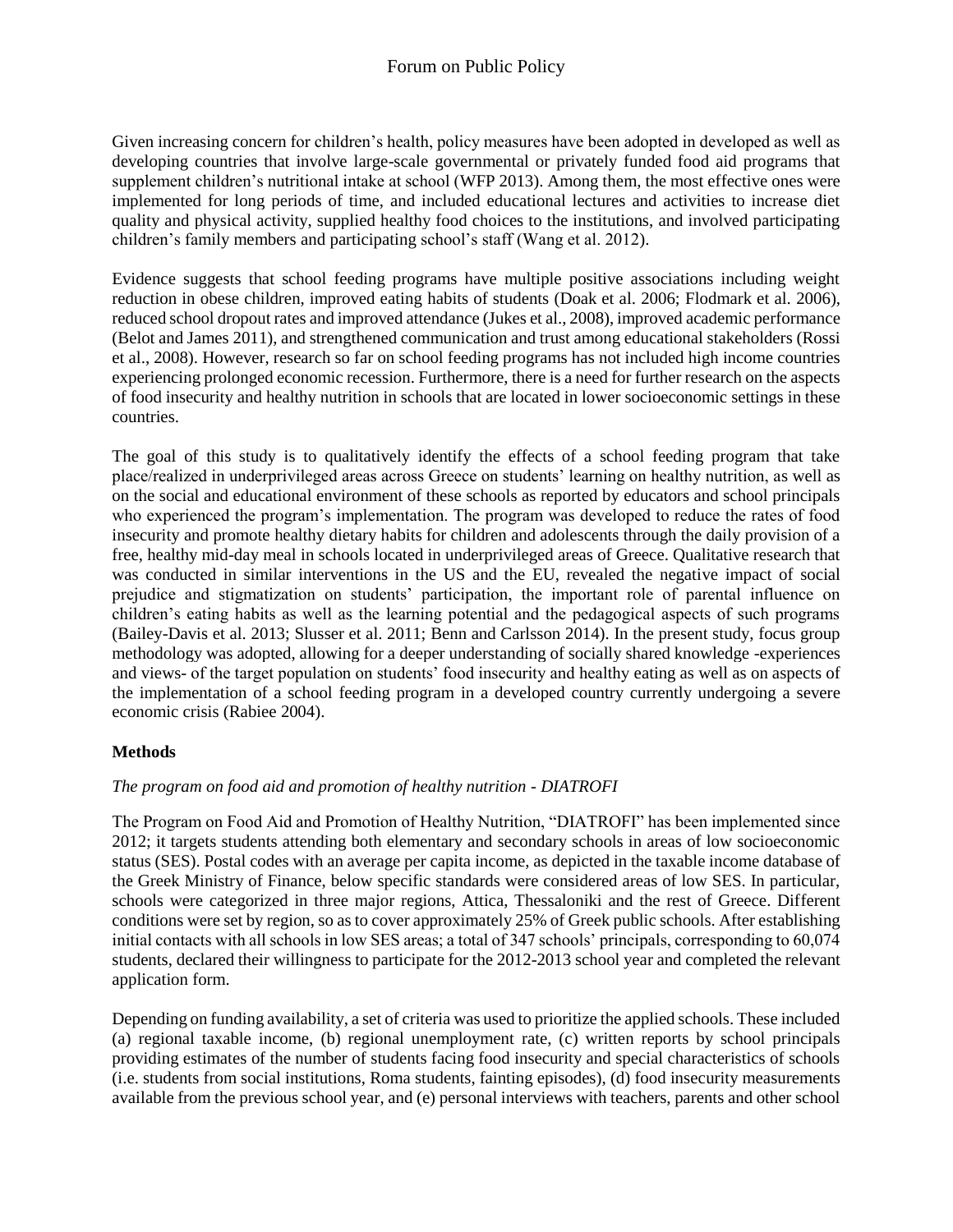personnel, conducted by an expert in qualitative methodology, to weigh the level of food insecurity in the school. During 2012-2013, 136 schools with 23,044 students were finally selected to participate. All students of participating schools were offered the opportunity to receive the free meal, irrespective of their socioeconomic status, so as to avoid stigmatization. Parents who did not wish their child to participate provided a signed statement; only 2% opted not to participate.

Each student received, on a daily basis, a meal in a box, designed by nutrition specialists so as to cover 25%-30% of children's daily requirements in terms of energy, with the exclusive use of olive oil. The meal included every day a cereal-based food item (sandwich made with cheese and either vegetables, egg or chicken; or a spinach pie), three times a week pasteurized white milk (2.5-2.8% fat content) or yogurt with honey, two times a week cheese (as a part of the sandwich or pie), and every day fresh seasonal fruit. All program participants received the same foods; however, meals distributed to children and adolescents were different in terms of quantity, in order to satisfy age-specific energy needs. Moreover, students of the participating schools are responsible for the daily distribution of the healthy meals. Two students in each class are selected each day or week to distribute the meals to their classmates. Focus groups were conducted to explore parents' attitudes towards healthy eating, their children's attitudes, the free provision of a daily school meal and other initiatives in the context of school, family and the community. In the present analysis we report the results of the focus groups conducted on both school principals and educators in Elementary and Junior High schools.

## *Focus group methodology*

Focus groups were conducted during 2012- 2013 school year with two researchers present: the moderator, who posed the questions and monitored the conversation, and the assistant moderator, who was in charge of the recording equipment and kept notes of the participants' responses. All group discussions were recorded and subsequently transcribed, using the assistant moderator's notes when needed. Before initializing the discussion, the moderator explained the nature of the study. The duration of each focus group was 60-90 minutes. Participants provided their consent for themselves. The study procedures were officially approved by the Institute of Educational Policy that operates for the benefit of public interest as an executive scientific body supporting the Ministry of Education and Religious Affairs for scientific and research issues related in primary and secondary education.

## *Focus groups participants*

Eligible participants in the focus groups included school principals and educators in elementary and junior high schools that participated in the program in the areas of Attica (where Athens the capital of Greece is located) and Thessaloniki (the second largest city in Greece). To recruit participants initially, 24 of the participating elementary schools and 24 junior high schools in Attica as well as 12 elementary schools and 6 junior high schools in Thessaloniki were randomly selected. School principals were informed about the aims and the procedure of the study, in person and through an information letter. They were asked to inform all educators about the study aims and provide them the informative letter as well. To avoid selection bias, announcements were also posted in the educators' offices at each school, containing information about study aims and the procedure of focus groups. During recruitment many educators and few school principals reported time constraints. The focus groups were held in the school premises of one elementary and one junior high school in Attica and Thessaloniki respectively, which were randomly selected and were willing to host the specific activity.

Focus groups were conducted until saturation was reached (Krueger and Casey 2000). Twenty focus groups of 8-10 participants were held, during April - June 2013 in urban areas of low SES in Attica and Thessaloniki: 5 with educators of elementary school (n=40), 5 with school principals of elementary school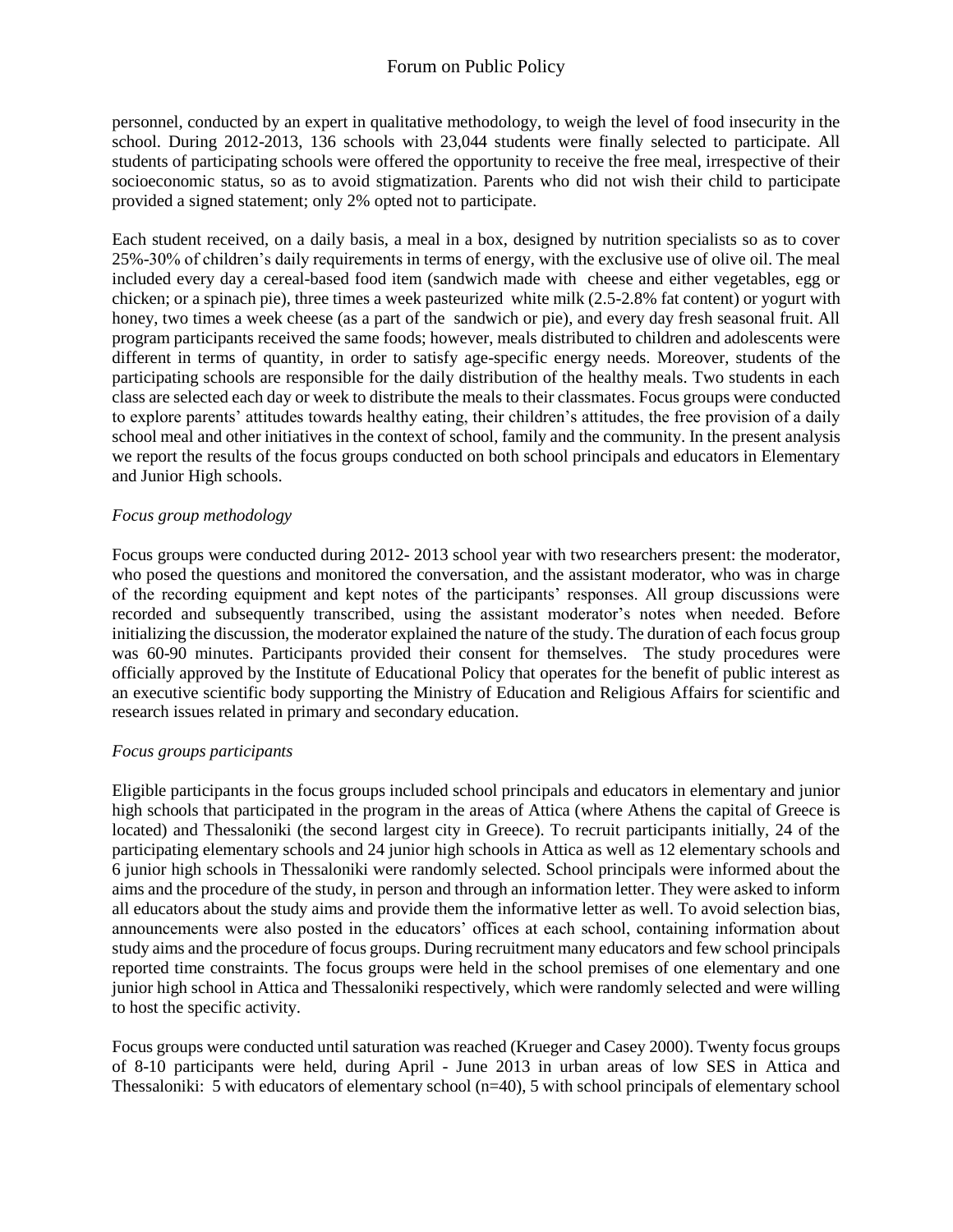$(n=33)$ , 5 with educators of junior high schools  $(n=36)$  and 5 with school principals of junior high schools (n=27). The total number of the participants was 136. *Focus group questions*

Discussion guides were developed for educators and school principals. It was developed during meetings of the multidisciplinary research team, consisting of a sociologist, a psychologist, a nutritionist, and public health experts. Their formulation was guided by relevant literature, research objectives and other topics related to the program's implementation. Moreover, the first focus group with each target (school principals and educators) served as pilot groups. For the following pilots, no structural changes were necessary and data were collected. For this reason the pilot focus groups were also included as actual data of the study. The themes covered in the focus group discussion were the following: (i) perceptions and attitudes regarding food insecurity, (ii) perceptions and attitudes regarding healthy nutrition, (iii) perceptions about the DIATROFI program and (iv) suggestions for other activities in the context of a school feeding program. All questions were open-ended. Participants were encouraged to share their personal opinions and experiences and the moderator was cautious not to direct the answers or show any kind of approval/disapproval of the participants' answers.

#### *Data analysis*

Transcripts were analyzed independently by two researchers, using Krueger's "long table approach" method (Rabiee 2004; Krueger and Casey 2000), adjusted for use with a word processing software, rather than print copies. To enhance accuracy of the analysis, outcomes were checked for discrepancies by a third researcher. Lists of recurrent themes and subthemes were compared, revised and refined across reviewers ensuring the validity of the research (Altheide and Johnson 1994). Once indicative themes and subthemes were identified, the surrounding discussions from which they came from were re-considered, in order to ensure that statements were not taken out of context. Moreover, the group dynamics were taken into consideration (Morse & Field 1995; Krueger and Casey 2000). Major and minor responses, crucial for gaining insight on each theme, were identified as well.

## **Results**

## *Aspects of food insecurity in schools*

Food insecurity of students constitutes an everyday phenomenon in the participating schools, as indicated by school principals' and educators' testimonials:

*"Before the program began, we very often had incidents of fainting children, who of course didn't admit they were hungry."* (Educator, Elementary School) *"Their head hurt due to malnutrition. The children weren't eating. They were unfed. Not only in the morning but also from the previous day. They used to come in and ask for painkillers,* 

*but it wasn't a question of painkillers. It was malnutrition."* (School Principal, Junior High School)

Various aspects of food insecurity in schools were identified by the participants that included reduced classroom attention and concentration, as well as school absenteeism among Roma students. The participants expressed their belief that these issues are associated with having food insecure children in schools.

*"I have in my mind a little girl who was underfed. She was weak. She didn't participate in class and seemed absentminded. It was due to lack of food."* (Educator, Elementary School)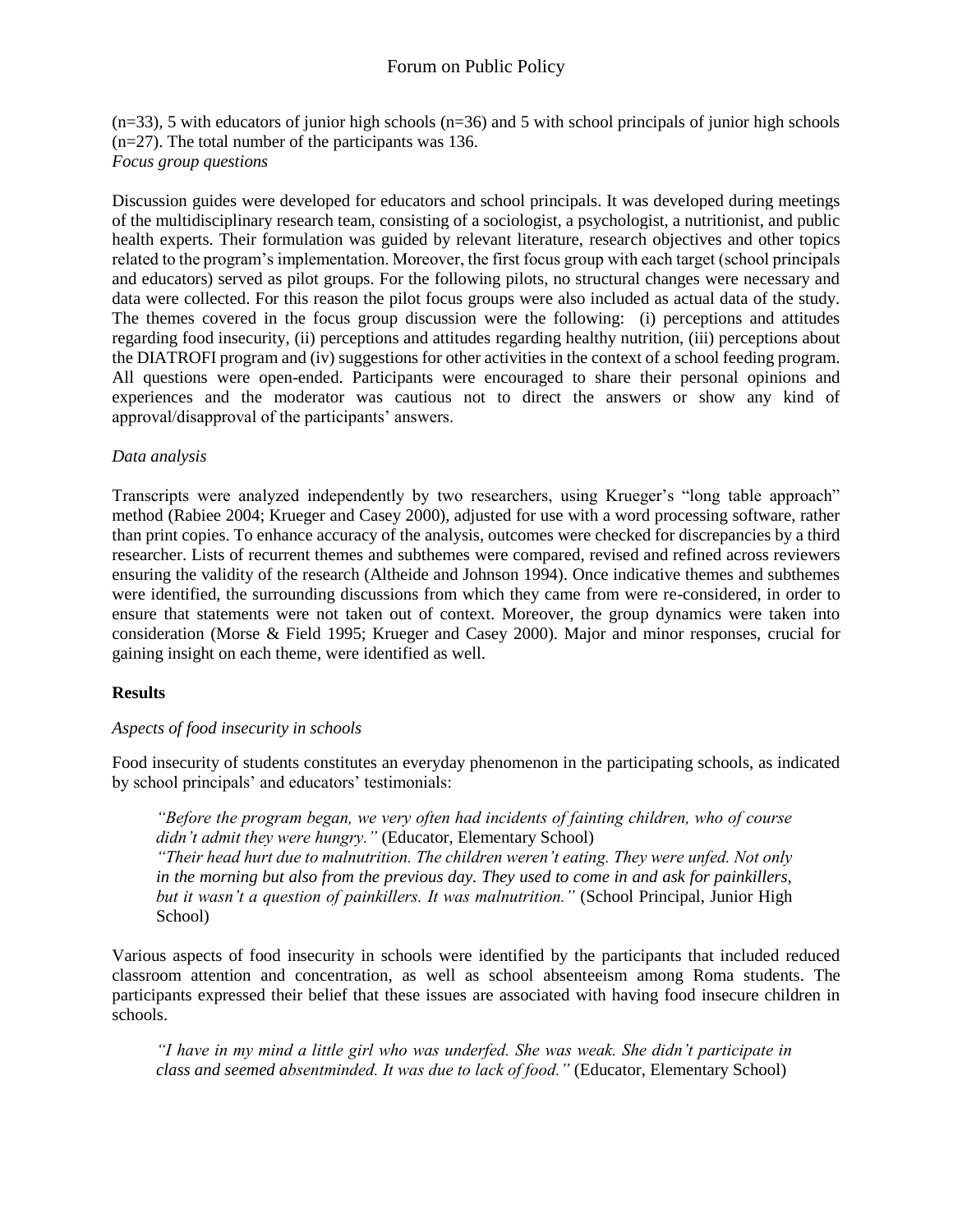*"Unfed children are an issue. They are not focused. They can't be when their constitution is lacking. They don't pay attention and this may result in disarray in the classroom during lessons."* (Educator, Junior High School)

*"Such is the culture of the Roma that when parents don't have money to give to their child they keep him at home. They are ashamed of their children not having money at school. It is a social issue."* (School Principal, Elementary School)

*"There are students who are repeatedly absent during the week. So, we asked them why they were absent. They told us that they didn't have money for lunch and would rather sit at home. For the Roma it is essential to have money in their pocket."* (School Principal, Junior High School)

Other associations identified by participants were aggressive and delinquent behaviors (expressed both by and towards food insecure students), the isolation of food insecure students in elementary schools, as well as emotional and mental impacts associated with experiencing food insecurity.

*"You could see children tripping other children who had snacks on purpose, to make their food fall down."* (Educator, Elementary School)

*"This year we even had a case of food theft. In my office I even had an incident where students were blaming each other for stealing snacks from school bags."* (School Principal, Junior High School)

*"How do we know who they are? You know, no student will come to you and say 'I have nothing to eat.' He will do it when he is at a very bad point. But you know from other things as well. Children who are isolated. They sit by themselves during breaks. They are not with the other kids."* (Educator, Elementary School).

*"I had a girl who was basically alone. She had difficulties and was one of the kids who didn't have snacks at school."* (School Principal, Elementary School)

*"There is no doubt that kids who lack food also carry a huge weight in their souls. Inside of them underlies stigma and grievance."* (School Principal, Elementary School)

*"They see their classmate who has. Even if he doesn't flaunt it, this child who doesn't have basic meals at home feels bad. He carries that inside."* (Educator, Junior High School)

School principals and educators indicated that they have been trying to combat food insecurity in their schools through the implementation of personal initiatives, such as buying food for the children experiencing food insecurity.

*"As a school we have undertaken buying snacks every day for the students in need."*  (Educator, Junior High School) *"Many times we bought our own snacks for children who we knew had problems. We did it* 

*discreetly so that their classmates wouldn't find out."* (School Principal, Junior High School)

#### *Nutrition in schools: nutrition education and students' nutritional habits*

Participants provided information on the quality of nutrition education in their respective schools. They indicated that in elementary schools healthy nutrition education is part of the curriculum at all levels, while in junior high schools it is part of the home economics course for first and second year students. Therefore, participating educators and school principals from junior high schools of other expertise reported their own lack of knowledge concerning the healthy nutrition of students.

*"We educators know about healthy nutrition from experience and are aware of the issue. From what we hear and read around."* (Educator, Junior High School)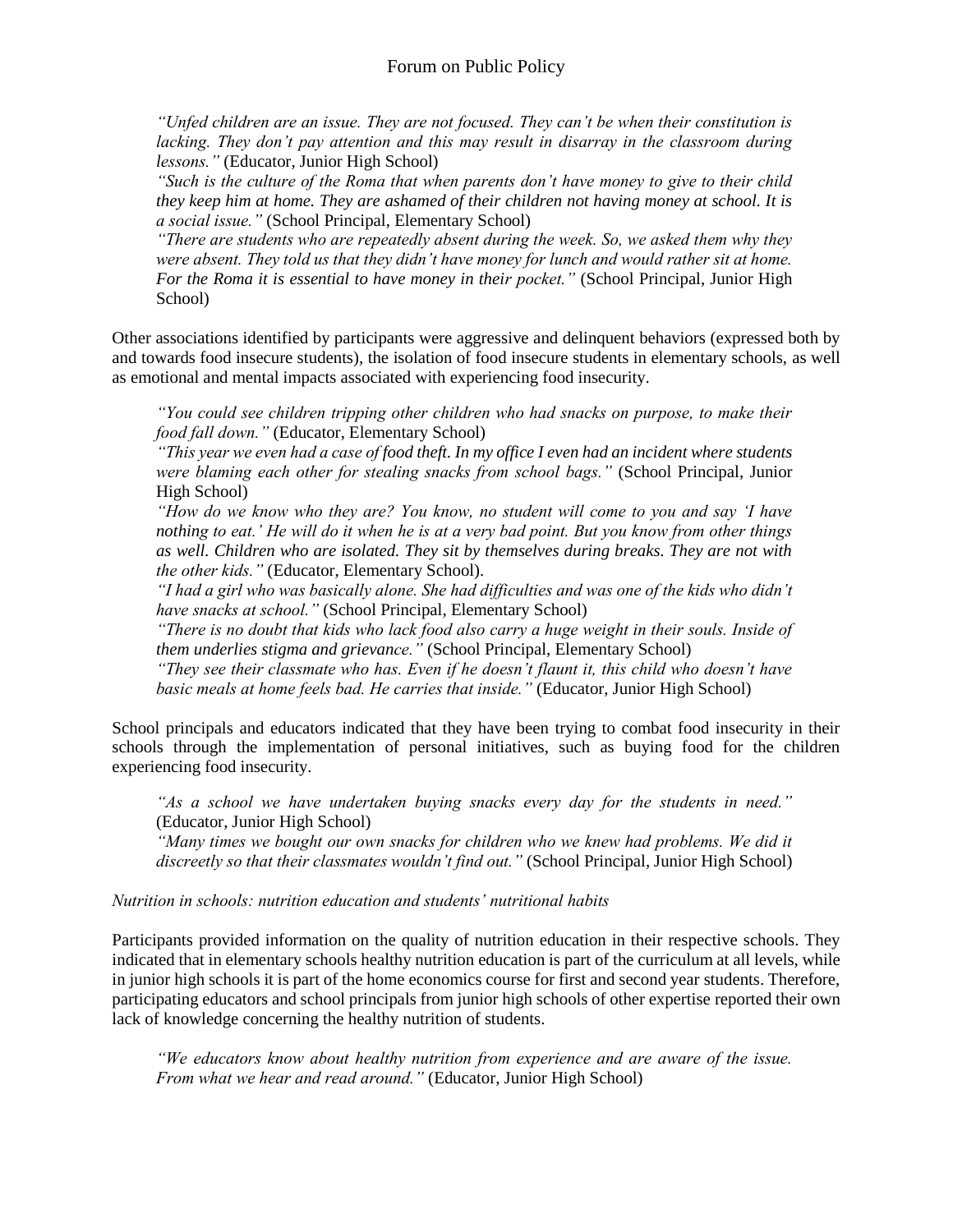*"Home economics teachers have special knowledge on this subject. The rest of us only know the basics."* (Educator, Junior High School)

Participating educators and school principals mentioned the important role of the family on the nutrition of students in elementary schools in comparison with their teaching on nutrition education. Therefore, they considered children's nutrition to be dependent on their parents and home life and especially on their mothers. However, participants differed in their degree of intervention; some consulted mothers on the issue of nutrition in the school, while others chose not to.

*"A student's correct diet depends on their home. Whatever you do at school, if the child goes to a home with different role models, if his mother gives him chips for a snack, there can be no result."* (Educator, Elementary School)

*"Of course teachings in school are essential, so we educators insist on them. I myself inform the mothers on ideal snacks."*(Educator, Elementary School)

*"I don't interfere with the parents. Lessons are my jurisdiction."*(Educator, Elementary School)

In junior high schools, students were thought of by participants to be more autonomous, having more independence when it came to selecting foods.

*"High school students are opinionated. They will decide what they will and will not eat. Some eat a healthy diet, others are against it since a healthy diet is considered a rule and teenagers are rebels."* (School Principal, Junior High School).

Additionally, participating educators and school principals identified economic circumstance as having an effect on nutrition in schools. They posited that the recession is likely to increase the consumption of unhealthy foods that are both filling and cheap.

*"The economic crisis leadsto cheap options e.g. 3 packed croissants cost 5 euro, which means three days of unsuitable snacks."* (School Principal, Elementary School) *"Snacks of bad quality are the result of the economic recession"* (Educator, Junior High School)

Exacerbating this issue, school canteens were described by participants as providing unhealthy options.

*"Canteens sell unsuitable products to gain profit. Croissants, popsicles etc."*(School Principal, Elementary School).

*School principals' and educators' perceptions of the program*

Participating educators and school principals indicated that they believed the DIATROFI Program worked to combat food insecurity in schools, as well as in students' homes. They explained that the provision of one free, healthy meal every day relieved some of the financial burden for participating students' families and constituted social care.

*"From the moment the Program began, and children were eating, fainting incidents ceased to exist."* (Educator, Elementary School) *"First of all there was a reduction on painkillers. We no more have cases of students with headaches and upset stomachs."* (School Principal, Junior High School) *"It is an essential social care for those who have difficulties. It helps both children and their families."*(Educator, Junior High School)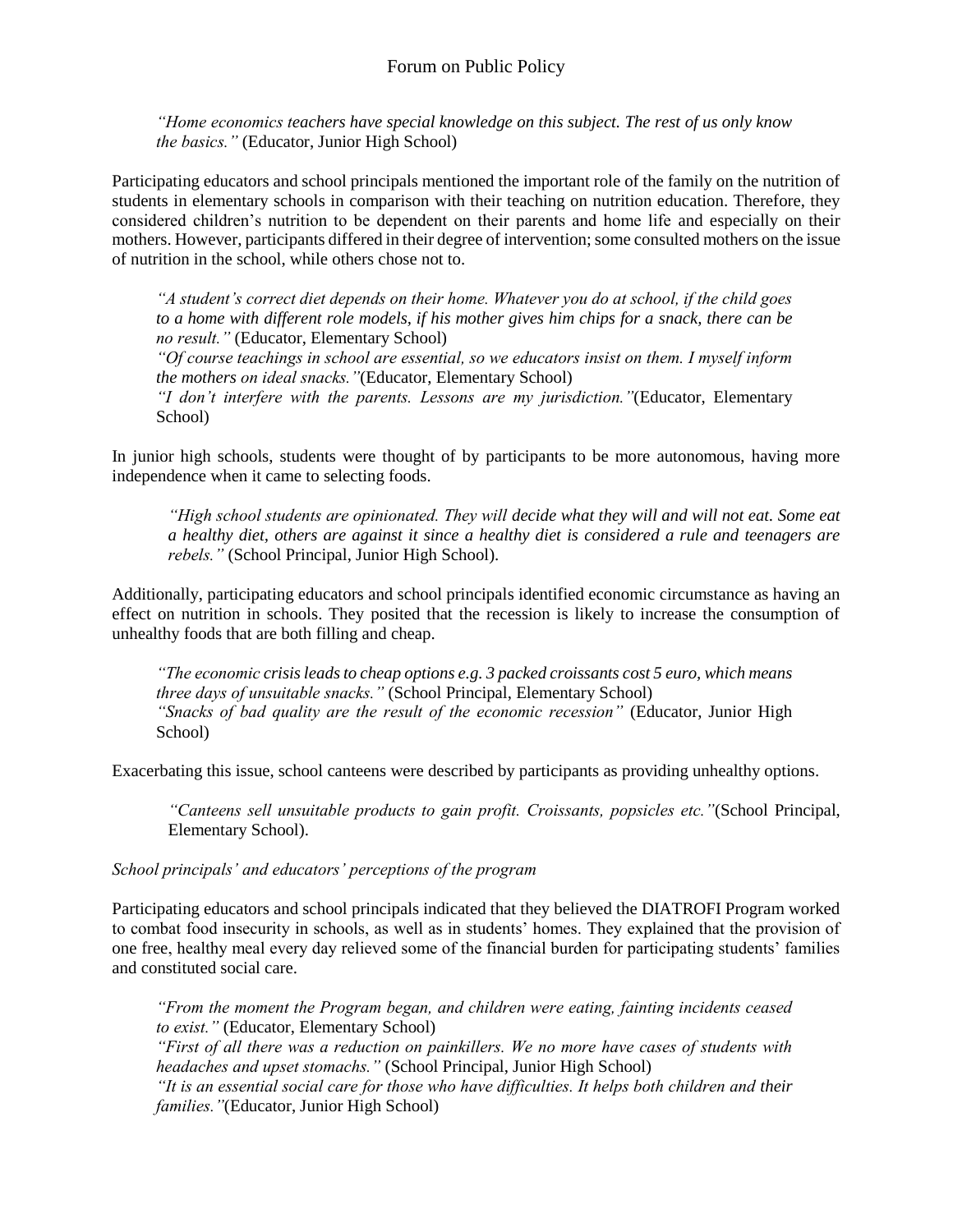*"Relief for the parent who doesn't have anything to give his child. It supports these people."*  (Educator, Junior High School)

Additionally, participants indicated that the distribution of meals to all students without exception reduced the social stigmatization of students in need and enhanced their participation in the Program.

*"Initially, some students didn't accept it. They didn't participate because their parents thought the program was only for those in financially difficulty. When they understood it was for everyone there were no more such prejudice."*(School Principal, Elementary School)

*"Students are not stigmatized for not having snacks. They eat what their classmates eat."* (School Principal, Elementary School)

*"Now all students begin from the same point, everyone is entitled to the same meal. As a result, there are not distinctions from either side."* (Educator, Junior High School)

Furthermore, participants indicated that the Program enriched the nutrition education in schools. It complemented the existing nutrition education in elementary schools because students were able to put the lessons they learned in school into practice. Teachers of home economics in junior high schools indicated that the Program enhanced adolescents' understanding of teachings on healthy nutrition as well.

*"For us it is a supplementary education tool, because when we tell them in a class about calcium and milk, now with the meals it becomes a daily action."* (Educator, Elementary School) *"In the Home Economics curriculum we have the food combinations and the meals confirm what we say. Many times I start the lesson about the value of black cereal products"* (Home Economics Teacher, Junior High School)

School principals and educators indicated the positive aspects of the Program in relation to the students' consumption of healthy foods. This was largely because of peer influence (students who saw their friends eating the meals were likely to eat the meals themselves), increased knowledge of and familiarization with healthy foods, and development of healthy eating habits through the daily consumption of nutritious meals.

*"They eat together the same thing. They influence each other. 'My friend eats it, so why shouldn't I?,' they say."* (Educator, Elementary School)

*"They see each other and they get carried away."* (Educator, Junior High School)

*"Experientially they accept healthy nutrition. They learn about it."* (Educator, Elementary School) *"Healthy nutrition has now become an experience*.*"* (School Principal, Junior High School)

*"You see students who before didn't even touch fruit or had never eaten black bread, now becoming familiar with them and those who reacted before, now eating them pleasantly.*" (Educator, Elementary School)

*"They have become more and more familiar with fruit and milk without cocoa."* (School Principal, Junior High School)

*"Healthy nutrition is becoming a habit because of everyday offering."* (Educator, Elementary School)

*"They get used to healthy foods without even realizing it."* (School Principal, Junior High School)

Another observation of educators was that the attention and concentration of participating students improved, as did school attendance primarily for Roma students in Elementary school.

*"We had two girls in elementary school who were malnourished. Now we see red cheeks and better grades."* (Educators, Elementary School)

*"There is a typical case. It's a girl with a very particular family situation. She used to come to school cadaverous and many days she didn't even show up. If you only saw how much this girl*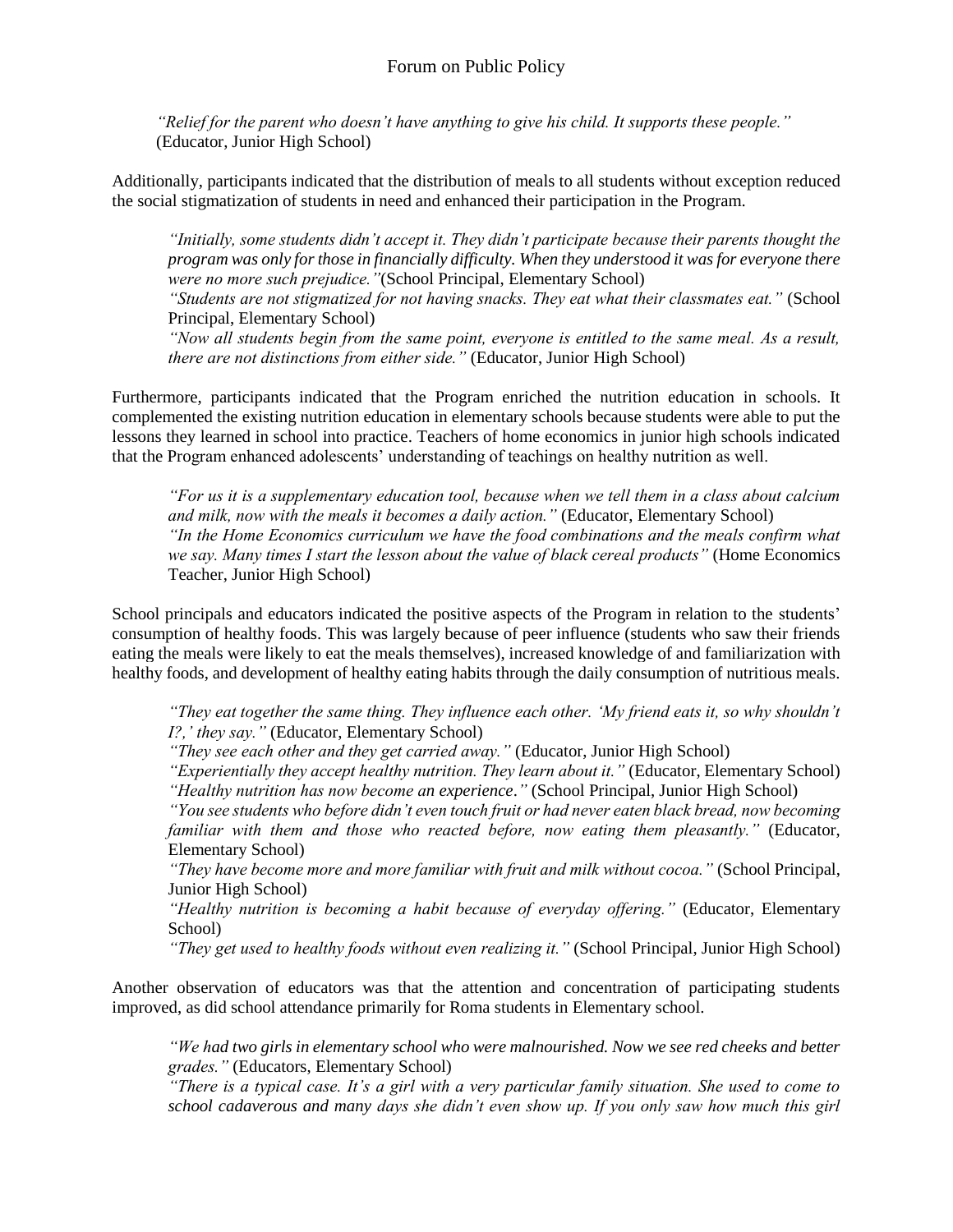*changed this year… How she socializes with the other children. She feels better and of course her grades are much better."* (Educator, Junior High School)

*"We saw Roma students who we hadn't seen for weeks. They came because of the food. Their parents sent them."* (Educator, Elementary School)

*"Dropping out was reduced in the case of the Roma. Now, with the Program they attend."* (School Principal, Junior High School)

Participants also suggested that the DIATROFI Program improved pedagogical work. They reported an improvement in school climate, explaining that the program moderated aggressive behaviors, and at the same time enhanced collegiality, solidarity and students' feelings of happiness.

*"We no more have cases of students pushing others to make them drop their lunch."* (Educator, Elementary School)

*"They don't steal each other's meals anymore."* (School Principal, Junior High School)

*"All the children sit together and eat. They form circles, they make groups and it looks like a family eating together. Like a family eating at the same table."*(Educator, Junior High School)

*"There is solidarity among the students. You can see them sharing. If a child doesn't want milk, he gives it to his friend who he knows likes it."* (School Principal, Elementary School)

*"The children show solidarity and know who has and who hasn't a problem. This is cultivated through the meals."* (School Principal, Junior High School)

*"They show happiness, 'Oh! The truck is here!,' they expect it."* (Educator, Junior High School) *"They ask a lot about the menu. They are interested in it, it motivates them."* (Educator, Elementary School)

*"They like distribution time the best. Their face lights up! They like it a lot."* (School Principal, Junior High School)

*"They especially went crazy with the yogurt and honey!* (School Principal, Elementary School)

Concerning the pedagogical aspects of the Program, participating faculty also said that it cultivated discipline and self-organization among the students because of the responsibility allotted to them in the distribution of the daily meals.

*"The children have gotten in line, they know every day who will bring the meal and they take it with discipline. At first, there was chaos, they pushed each other, by now they behave."* (Educator, Elementary School)

*"The distribution is a mode of behavioral education because there is a division of labor and roles. That is how they learn."* (Educator, Junior High School)

The Program was also described as a means of improvement of parent-school relationships.

*"Through its participation to the Program the school shows that it understands the problems of the families and contributes actively and effectively. As a result, parents feel safe and trust us."* (School Principal, Elementary School)

*"The Program brought the parents closer to the school."* (School Principal, Junior High School)

*School principals' and educators' proposals on the Program's improvement*

Participants suggested that, given the perceived pedagogical value of the Program, it should become policy and should be implemented in all public schools across the country regardless of the economic crisis.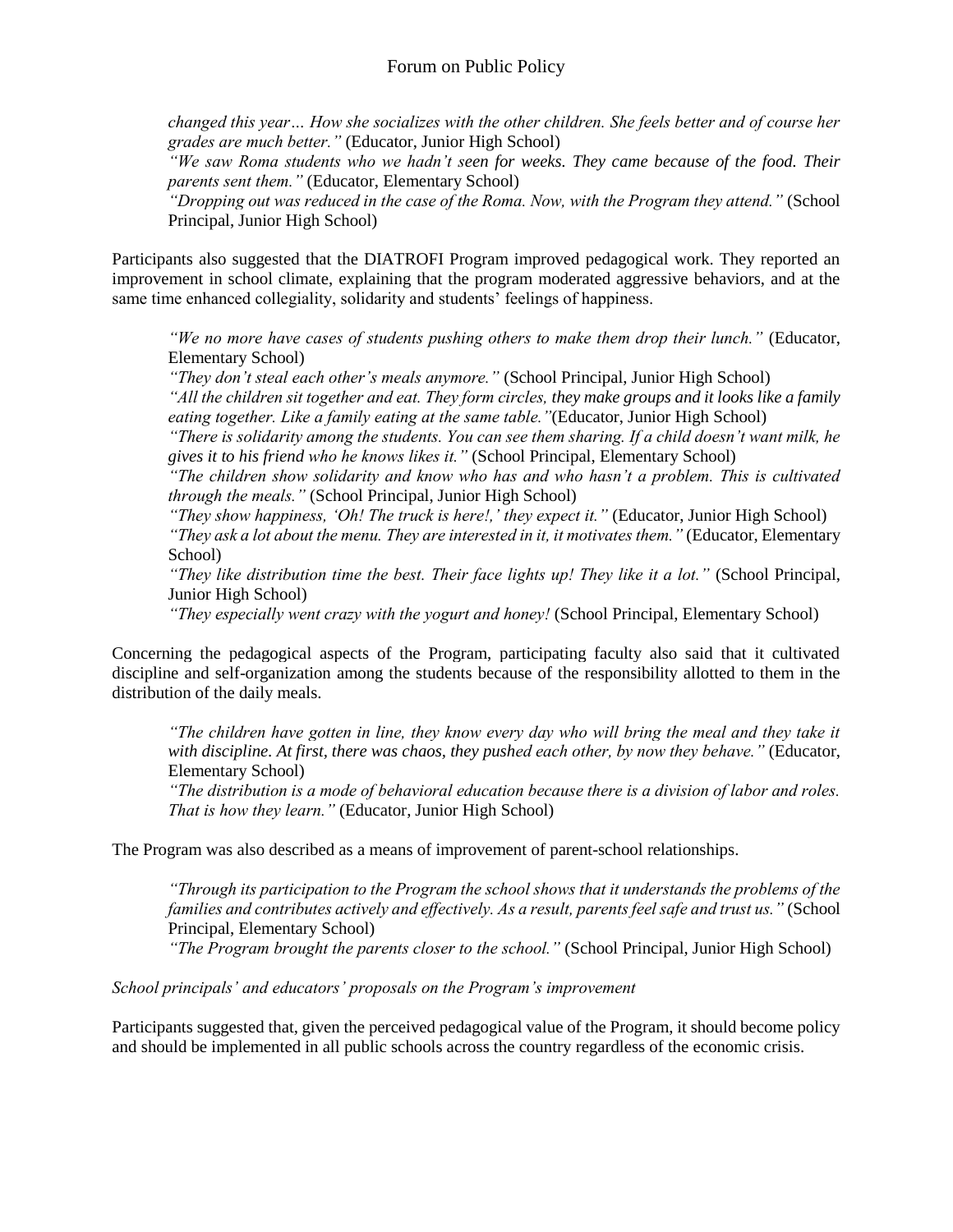*"Food aid is a paramount for every school. This is something that should have been in place already. Again, food aid for our schools is a basic, fundamental element."* (Educator, Elementary School)

*"I believe that it should be implemented and already exist in every school because it is an important facet of child education. The children respect, learn and appreciate the food. Healthy eating habits are developed, to eat the same meal with his or her friends and to share."* (School Principal, Junior High School)

Participants' proposals for the improved promotion of healthy nutrition through the DIATROFI Program included stricter implementation of the existing legal framework concerning the permitted distribution of products in school canteens, more parental collaboration, and nutrition education for educators, school principals, parents and students.

*"School canteens need to cut down on unhealthy foods. There is no other way. This way, all students*  will eat the Program's healthy meals. They won't be tempted." (School Principal, Junior High School).

*"In order for the promotion of healthy foods to be more effective, the school must collaborate with the parents. That is, simultaneous awareness of the parents towards this direction."* (Educator, Elementary School).

*"School and actions taken in school are not enough if at home opposite ones occur."* (Educator, Junior High School)

Recommendations for nutrition education included training and resources for educators and school principals, further resources for educators to enhance their teaching on healthy nutrition, general education for parents on the nutritional value of the distributed meals, and experiential education for the students.

*"Anything that strengthens our knowledge as far as healthy nutrition is concerned, is well-received. You could organize seminars for educators so that they may convey their knowledge to their students…And printed material, a small booklet would help us."* (Educator, Junior High School) *"It would be good if in the Program's framework you shared visual material that we would use with the students. We are constantly searching for such materials which we use in our lessons"*  (Educator, Elementary School)

*"Visual material would be useful for high school students. We would use it in the healthy nutrition unit."* (Home Economics Teacher, Junior High School)

*"You could organize lectures for the parents for healthy nutrition and give them informational material for the healthy nutritional value of the meals that you give to their children. They should know and they should learn."* (School Principal, Junior High School)

*"For the students it is very important that you do some special initiative in the Program's framework. Firstly, they should hear from you too about healthy nutrition, not only from us who represent 'the rules.' Experiential education is more effective on children. Cooking events, for example."* (School Principal, Elementary School)

#### **Discussion**

To the best of our knowledge, this is the first qualitative study that explores the social aspects and pedagogical potential of a school-based healthy nutrition intervention in disadvantaged areas of a high income country, currently undergoing a severe economic crisis, as they are realized by educators and school principals who have experienced its implementation. The results are interesting and they could provide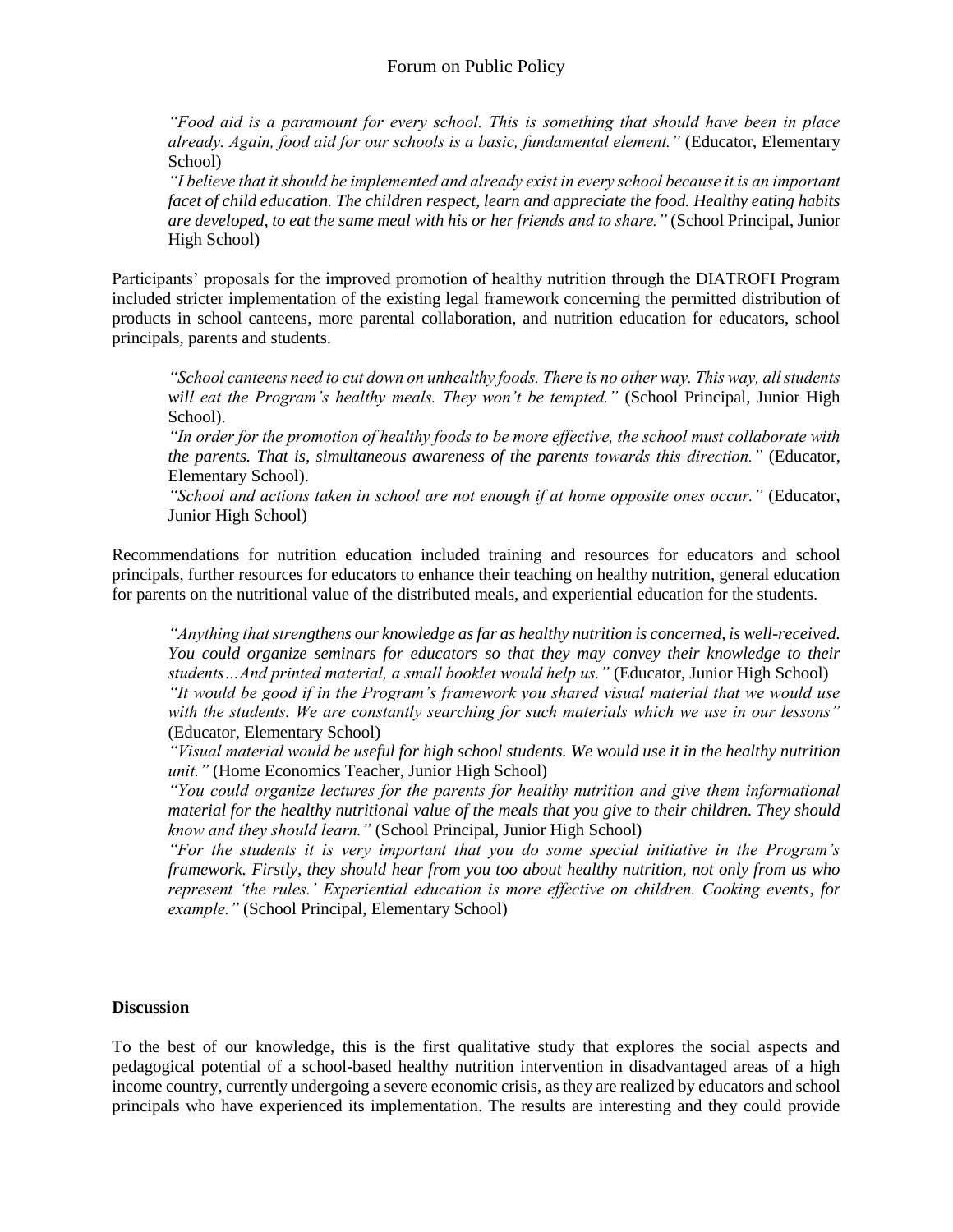# Forum on Public Policy

insight for public health efforts on child malnutrition and childhood obesity on populations of countries affected by the economic recession and experiencing socioeconomic disparities. In these settings, food insecurity, which constitutes an everyday phenomenon and a reasonable consequence of the acute economic crisis in schools located in low SES areas in the case of Greece, was perceived by the majority of the educators and school principals as a predictor of impaired academic performance. They reported reduced classroom attention and concentration from food insecure children, a fact that is supported by previous research indicating the association of food insecurity and cognition (Belot and James 2011). However, differences on the level of association depending on the type of food insecurity have been observed. Thus, less severe forms of food insecurity like fasting and malnutrition indicate lower or even no association with academic performances (Joyti et al. 2005; Ashiabi 2005). Indeed, the incidents mentioned by participants were about food insecure children experiencing severe forms of food insecurity, as it was understood from their testimonials' analysis.

School absenteeism was also reported as an aspect of food insecurity by participants in the focus groups, a fact that is evident in other studies as well (WFP 2001; Jukes et al. 2008). However, participants' testimonials refer basically to Roma students and their cultural background. This might be relevant to the literature indicating that indeed the rates of early leaving from education in Greece were quite low (Rouseas and Vretakou 2006). However, rates of school absenteeism are not available and still the effects of the ongoing economic recession on the issue haven't been documented in detail (EUROSTAT 2014). Participants argued also on the poor socio-emotional development of food insecure students referring to emotional and mental impacts, such as social isolation and aggressive behaviors. Research indicates that food insecurity among students is associated with higher stress level (Dunifon and Kowaleski 2003), internalizing behaviors, and poor psychosocial functioning (Reid 2001; Alaimo et al. 2001). Moreover, food insecurity is linked to school suspension among children aged 6 to 17 years old, whereas in adolescent students aged 15 to 16 it is associated with depression and suicidal symptoms (Alaimo et al. 2001; Alaimo et al. 2002). Although there is a large body of literature supporting these arguments, there is no direct link between food insecurity and students' socio-emotional development, since individual and family factors are mediating: children's health status (Melchior et al. 2007), mothers' mental health (Whitaker et al. 2006), family structure and parenting style (Ashiabi and O' Neil 2007).

As documented in the literature, family has a dominant role in the nurturing of the children. Attitudes of mothers, in particular as the "nutritional gatekeepers" of the family, is of great importance since in the majority of the cultural settings, they tend to spend more time taking care of their children and their feeding needs (Adamo and Brett 2014). Indeed, the results of the study indicate the significant role of family in general and mothers especially in the students' nutrition in school. Interestingly enough, some educators in elementary schools consult the parents of their students on healthy nutrition. However, these actions are not implemented systematically or universally. Therefore, they might be very much dependent on the educational approach of each teacher and probably on his level of sensitization on health nutrition. The observed lack of such an approach in junior high schools as well as the observed adolescent's tendency to consume more unhealthy foods than elementary school students, can be justified by the very nature of adolescence and the well stated factors in literature related to adolescents' barriers on healthy nutrition, such as increased independence, influence of external factors including peer interactions, food appeal and convenience and marketing (Stang and Story 2005; St George 2012).

School principals and educators mentioned that the families' financial restraints during the period of economic recession led to an increase of the consumption of unhealthy foods in the schools. The consumed foods are cheaper and energy-dense, a fact that indicates increase in sugar and intake of saturated fats. Evidence from previous research suggests that this kind of nutrition is associated with the experienced household food insecurity (Darmon and Drewnowski 2008) and also that such ingredients have negative effects on the socio-emotional development of children (Joyti et al. 2005). Therefore, compromised dietary quality of the food insecure households can also be an explanation of the observed in the present study,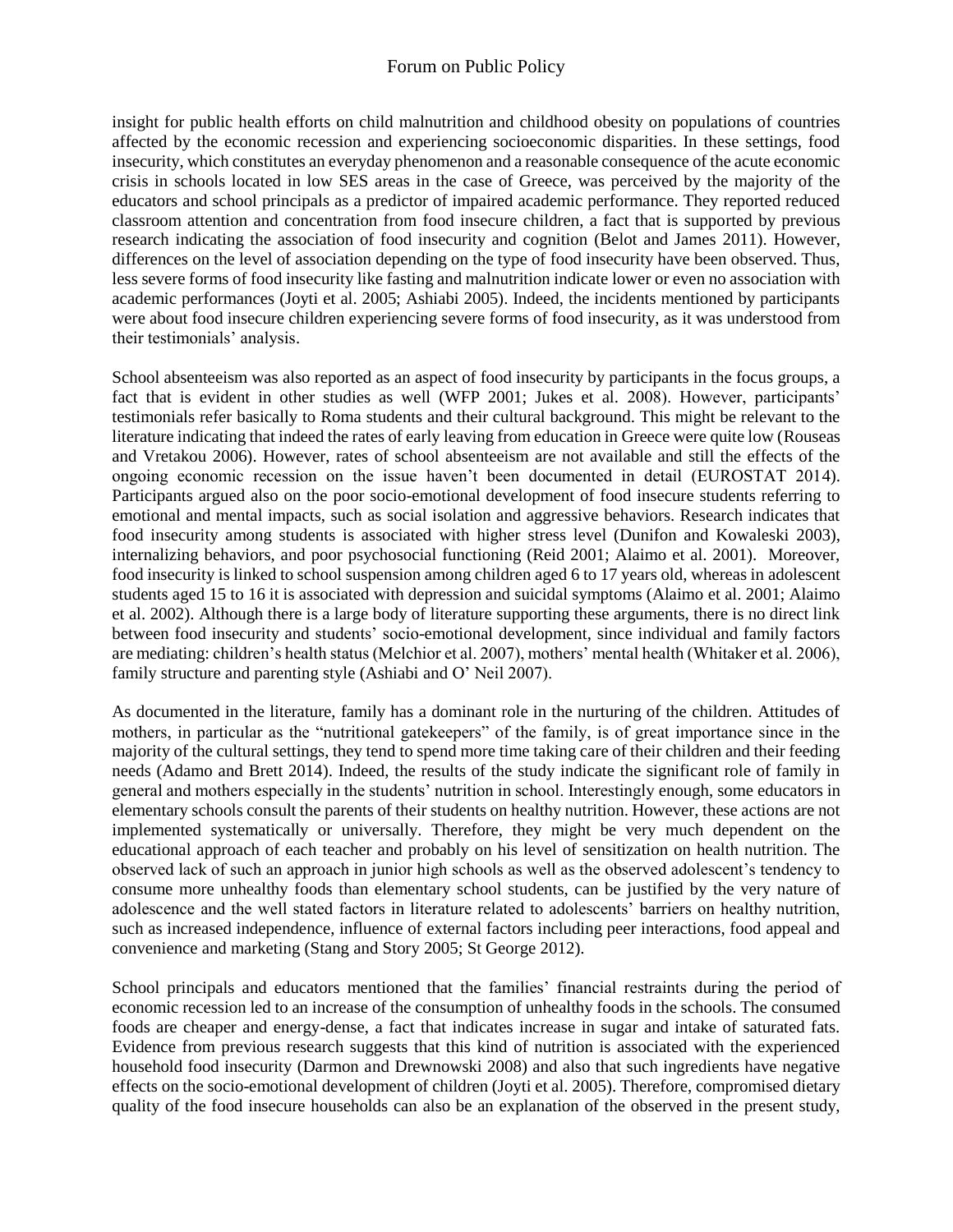"tensions" in socio- emotional condition of food insecure students during the period of economic crisis. According to previous studies another barrier of healthy eating at schools is the unhealthy food choices offered in the school canteens (Jaime and Lock 2009; Story et al. 2008). Indeed, results of this study suggest that the food that is sold in the schools is associated with the students' level of healthy foods' consumption. In tune with that, in the western world strict policies have been mandated by governments for regulating the quality of food offered at schools (Williams et al. 2015).

Based on participants' empirical evidence, the DIATROFI Program has had positive impact in food insecure children, in the sense that incidents of food insecurity are no longer present in the participating schools, while students with higher levels of food insecurity improved their attention and concentration in the classroom. Moreover, Roma food insecure students have shown an increase their school attendance. These findings coincide with studies stating the efficiency of school feeding programs in combating food insecurity (DePolt et al. 2009; Ratcliffe et al. 211), as well as their positive impact on the socio-emotional and cognitive development of children (Adelman et al. 2008) and their school attendance (Jukes et al. 2008). Systematic reviews (Grantham-MacGregow 2005 & Kristjansson et al. 2007) stressed out the fact that although studies indicate the association between school feeding programs and improvement of academic performances, yet, there is not enough evidence and, therefore, there is a need for long term and more systematic research evidence. However, it could still be argued that the observed improvement in the attention and concentration of students with higher levels of food insecurity in the particular study implies better learning efficiency while in school (Adrogué and Orlicki 2013). Thus, school feeding programs in developed countries undergoing economic crisis set a base to the cognitive development of students experiencing severe types of food insecurity.

One of the most crucial issues in school feeding programs is student participation. It came as no surprise that low participation of children in need has been observed in relevant programs, due to social prejudice and stigmatization associated with the revelation of the families' socioeconomic status in case of their involvement (Bailey-Davis et al. 2013; Dunifon and Kowaleski-Jones 2003). The issue of social stigma linked with the participation of families and children in food aid programs is present in the literature (Gundersen 2012; Hameling et. al. 2002). Arguments on its decrease propose universal distribution of free of charge meals (USDA 2002) and a holistic orientation incorporating a cultural sensitive approach, active engagement of the community, community kitchen, urban agriculture, education on sustainable food stages, education on financial management skills (Gundersen 2012; Vahabi and Danda 2013). The DIATROFI Program overcomes this specific barrier through the distribution of the free, mid-day healthy meals to all the students of the participating schools, without exceptions. Participants of the study claimed that the universal distribution of the free, healthy mid-day meals not only prevails over students' nonparticipation but also contributes to the decrease of social discrimination. Thus, school feeding programs through meals' universal free of charge distribution safeguard human rights and dignity of those in need.

Participants stated the positive effects of the program concerning the healthy nutrition of students, mainly due to collective consumption of the meals and peer influence. Indeed, younger elementary school children are vulnerable to the influence of peers (Lan et al. 2014), while in adolescents, research evidence indicates the strong social norms operating in the peer environment and its great influence to the eating behavior of teenagers (Story et al. 2002). Based on the participants' arguments on students' actual consumption of the healthy food choices meals', it could be assumed that the collective consumption of the program's mid-day meals enhances positive peer influence. However, research evidence indicates that there might be a negative impact on healthy food consumption in schools, since it is planned, organized and imposed to students by school authority, and thus taking an institutional character, generating a sense of controlling (Warde 1997). An explanation to the contradiction of the present study's evidence could be the positive impact of students' participation in the distribution of the meals that occurs in the program. The important role of student involvement and ownership in education is well cited, since the activities that stimulate real students' participation generate "natural" commitment, learning and discipline (Dewey 2001). Justifying these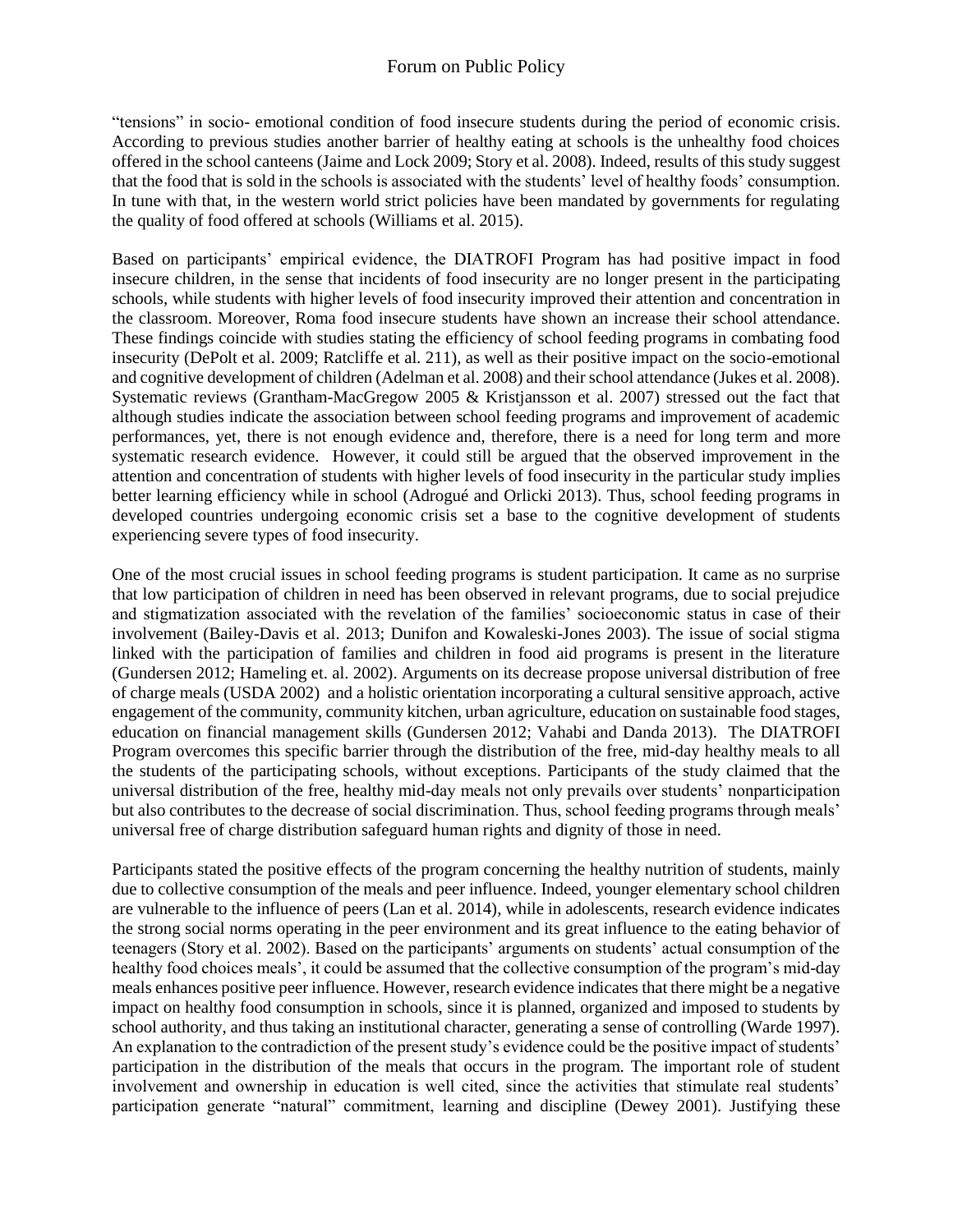## Forum on Public Policy

arguments, the present study indicates that indeed student participation in meals' distribution lead to selforganization, discipline, while cultivating healthy eating habits. Moreover, students' participation in meals' distribution as well as collective consumption enhance collegiality in the schools, reduction of aggressive behaviors and happiness of students. Concerning collegiality, the inevitable positive impact of school feeding programs on students bonding is rather fundamental, since improved relations among students have various social and educational outcomes of students (O' Farrell and Morisson 2003). The reduction of aggressive behaviors, also contributes to the school climate and in fact, according to USDA (2013) school feeding programs decrease the rates of aggressive behavior among students. With regards to happiness, findings from the present research corroborated previous evidence according to which shared experiences are more enjoyable than solitary ones (Caprariello and Reis 2013; Bhattacharjee and Mogilner 2014).

Furthermore, educators and school principals claimed students' familiarization with healthy foods, such as fruits, whole meal bread and white milk without cacao and their habitual consumption. It is important to realize that acceptance of food it requires to be presented multiple times (Filder et al. 2013), a condition that is achieved through the everyday provision of the program's healthy mid-day meals, which, also, cultivates experiential knowledge of healthy food choices and transforms healthy eating into a habit that once developed, operates automatically at a lower level of cognitive processing (Aarts and Dijksterhuis 2000). Additionally, elementary school educators and teachers of home economics in 1<sup>st</sup> and 2ndgrade of junior high reported that the healthy mid-day meals compliment the curriculum education on healthy nutrition, transforming "theory into practice" and thus enhance the effectiveness of their teachings.. According to Osowski et al. (2012), educators' role and the way of their interaction with the students and the school meals influence the learning on healthy nutrition. In their study three types of educators are observed: (1) the sociable teacher, having a high level of interaction, (2) the educating teacher, who emphasizes on the education of pupils and (3) the evasive teacher with a low level of interaction. A possible limitation of the present analysis is the omission of an analytical presentation of educators' attitudes towards the school feeding program. Taking into account the importance and the complexity of the issue, the specific observation leads to the future expansion on the current study and the investigation of educators' and school principals' attitudes towards the DIATROFI Program. Nevertheless, what can be argued at that stage is that school principals' and educators' coordination and supervision of the everyday operation of the program is of crucial importance. Higher level of involvement was observed in the elementary school staff than in junior high school.

Participants in the focus groups stated that the program enhanced the parent-school relationship, because by responding to the social needs of the local community, it generates feelings of trust for the parents. The relationship that develops between parents and schools as well as between community and schools are critical for the socio-emotional and cognitive development of the children (Christenson and Sheridan, 2001) and school feeding programs provide a positive path for their cultivation (Rossi et al. 2008). Based on the pedagogical value of the DIATROFI Program, participants pointed out the need for it to become a policy and to be implemented in all public schools across the country regardless of the regions' socioeconomic status. Besides, school feeding programs are regarded as an effective policy for reducing food insecurity and social disparities as well as promoting healthy nutrition both in developed and developing countries (WFP 2013; Bonsman et al. 2014). Furthermore, educators and school principals emphasize the need for the elimination of the competitive products provided in school canteens through stricter implementation of the current regulation. Moreover, they provided recommendations for additional nutrition education in the framework of the DIATROFI Program including resources and training for educators and school principals, education for parents on the nutritional value of the distributed meals, and experiential education for students. Based on the literature, the most effective intervention programs aiming at improving students' dietary habits have multiple components, including various methods of delivering nutritional education, such as pamphlets and other materials that enhance parent and school staff support and active participation (Bush et al. 2013). Moreover, experiential strategies on the promotion of healthy nutrition for elementary school children, proved to have the largest effects on the promotion of healthy nutrition, according to a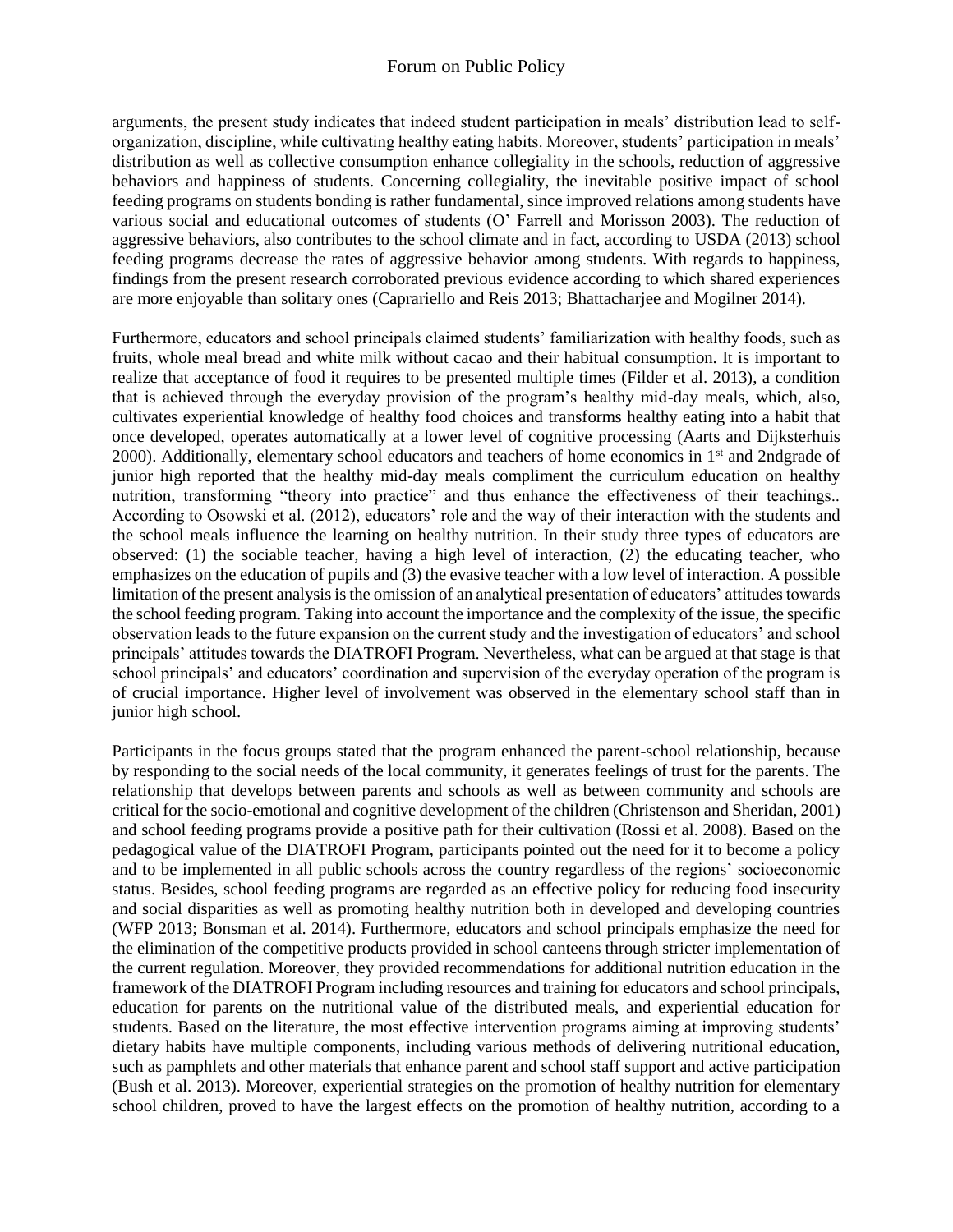meta-analysis on teaching approaches that promote healthy eating in elementary school students (Dudley et al. 2015).

#### **Conclusion**

The reported results enables the better understanding of school feeding programs' multiplication effects, while shading light on the Food Aid and Promotion of Healthy Nutrition Program, DIATROFI. The Program is implemented in schools located in low SES areas of a country undergoing severe economic crisis. So far, the emphasis has been placed on the school feeding programs' effects on food insecurity, healthy nutrition, socio-emotional and cognitive development of the students. This study indicates that the pedagogical effects of these programs is another important aspect that needs to be further evaluated, which includes specific procedures and interactions among students, educators and parents involvement in enhancing the school climate and improving students' healthy eating habits and development.

The qualitative methodology employed in the study does not permit further specification and quantification of the findings. It does, however, provide valuable insight in the design and implementation of school feeding programs that need to be socially sensitive and engaging. Strengthening students' participation in school feeding programs constitutes a crucial element for public health efforts on child health in general and on food security in particular. Universal provision of free, healthy meals and active participation of students in the daily meal distribution are rather promising practices, ensuring social justice and enhancing positive school involvement for students living in deprived areas. The effectiveness of school feeding programs is also affected by the engagement of the parents and educators. Distribution of educational material, training sessions as well as the meal itself, support the efforts in the promotion of healthy nutrition, as well as overcoming social and economic barriers that come with it.

#### **ACKNOWLEDGEMENTS**

The DIATROFI Program research team (in alphabetical order): Belogianni Katerina, MSc; Dalma Archontoula, MSc; Giannikou Dafni MSc; Gioti Natalia, BSc; Haviaris Anna Maria, MSc; Karagas R Margaret, PhD; Karnaki Pania, MA; Kastorini Christina Maria, PhD; Linos Athena, MD, MPH, PhD; Linos Constantinos, BSc; Lykou Anastasia, PhD; Mitraka Kallis, MA; Pantazopoulou Anastasia, MD, PhD; Papadimitriou Eleni, MD, PhD; Peppas Manolis, BSc; Petralias Athanassios, PhD; Riza Elena, PhD; Saranti Papasaranti Eirini, MSc; Spyridis Ioannis, MSc; Veloudaki Afroditi, MA; Yannakoulia Mary, PhD; Zota Dina, MSc.

The Food Aid and Promotion of Healthy Nutrition Program - DIATROFI (http://diatrofi.prolepsis.gr/) is implemented by the Institute of Preventive Medicine, Environmental and Occupational Health, Prolepsis. The Program has been approved and runs under the auspices of the Greek Ministry of Education and Religious Affairs. The DIATROFI Program was funded by the Stavros Niarchos Foundation. The funding source had no involvement in the study design; in the collection, analysis, and interpretation of data; in the writing of the report; and in the decision to submit the paper for publication. Over 100 volunteers participate in the DIATROFI Program and deserve our sincere thanks.

#### **References**

- Aarts, Henk, and Ap Dijksterhuis. 2000. "Habits as knowledge structures: automaticity in goal-directed behavior." *Journal of personality and social psychology*, 78.1: 53.
- Adamo, Kristi B. and Kendra E. BRETT. 2014. "Parental perceptions and childhood dietary quality." *Matern Child Health J.*, 18:978-995.

Adelman, Sarah W., Gilligan Daniel O., and Kim Lehrer. 2008. *How Effective are Food for Education Programs?* Accesed June, 2015. [http://ebrary.ifpri.org/cdm/ref/collection/p15738coll2/id/13310.](http://ebrary.ifpri.org/cdm/ref/collection/p15738coll2/id/13310)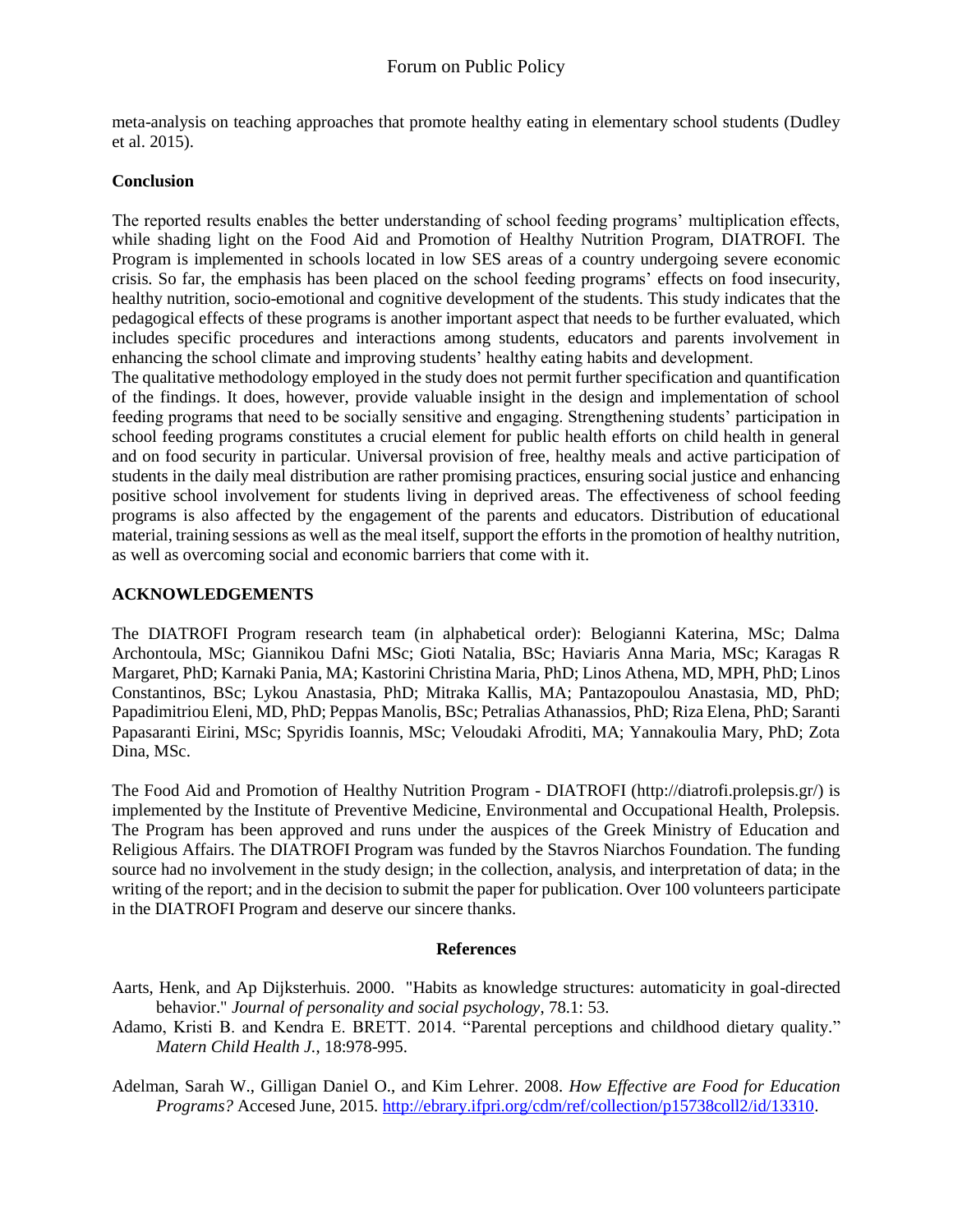- Adrogue, Cecilia, and María Eugenia Orlicki. 2013. "Do In-School Feeding Programs Have an Impact on Academic Performance? The Case of Public Schools in Argentina*." Education Policy Analysis Archives*, 21: 1-20.
- Alaimo, Katherine, Olson Christine M., and Edward A. Frongillo. 2001. "Food insufficiency and American school-aged children's cognitive, academic and psychosocial development." *Pediatrics*, 08:44-53.
- Alaimo. Katherine, Olson Christine M., and Edward A. Frongillo. 2002. "Family food insufficiency, but not low family income, is positively associated with dysthymia and suicide symptoms in adolescents." *The Journal of nutrition*, 132.4: 719-725.
- Altheide, David L., and John M. Johnson. 1994. "Criteria for assessing interpretive validity in qualitative research." *In Handbook of Qualitative Research*, edited by Denzin, Norman K., and Yvonna S. Lincoln. London: Sage.
- Ashiabi, Godwin S., and Keri K. O'neal. 2007. "Children's health status: examining the associations among income poverty, material hardship, and parental factors." *PLoS One*, 2.9: e940.
- Bhattacharjee, Amit, and Cassie Mogilner. (2014). "Happiness from ordinary and extraordinary experiences." *Journal of Consumer Research*, 41, 1-17.
- Bailey-Davis, Lisa , McCoy Virus Amy, Wojtanowski Tara Alexis, Stephanie S. Vander Veur , and, Gary D. Foster. 2013. "Middle school student and parent perceptions of government-sponsored free school breakfast and consumption: a qualitative inquiry in an urban setting." *J Acad Nutr Diet.:*113:251- 257.

Belot, Michèle, and Jonathan James. 2011. "Healthy school meals and educational outcomes." *Journal of health economics,* 30.3: 489-504.

Benn, Jette, and Monica Carlsson. 2014. "Learning through school meals?." *Appetite* 78: 23-31.

- Bonsmann, Storcksdieck Stefan, Kardakis Therese, Wollgast Jan, Nelson Michael, and Sandra Caldeira. 2014*. Mapping of National School Food Policies across the EU28 plus Norway and Switzerland.* Last modified 2015. [https://infoeuropa.eurocid.pt/files/database/000060001-](https://infoeuropa.eurocid.pt/files/database/000060001-000061000/000060480.pdf) [000061000/000060480.pdf.](https://infoeuropa.eurocid.pt/files/database/000060001-000061000/000060480.pdf)
- Busch, Vincent, de Leeuw Johannes R. J., de Harder Alinda, and Augustinus J. P. Schrijvers. 2013. "Changing multiple adolescent health behaviors through school-based interventions: a review of the literature." *Journal of school health*, 83.7: 514-523.
- Caprariello, Peter A., and Harry T. Reis. (2013). "To do, to have or to share. Valuing experiences over material possessions depends on the involvement of others. "*Journal of Personality and Social Psychology*, 104, 199-215.
- Christenson , Sandra, and Susan M. Sheridan (2001). *School and families: Creating essential connections for learning.* New York, NY: Guilford Press.
- Darmon, Nicole, and Adam Drewnowski. 2008. "Does social class predict diet quality?" *The American journal of clinical nutrition*, 87.5: 1107-1117.
- Dewel, John. 2001. *Democracy and education: An introduction to the philosophy of education.* University of Virginia Library.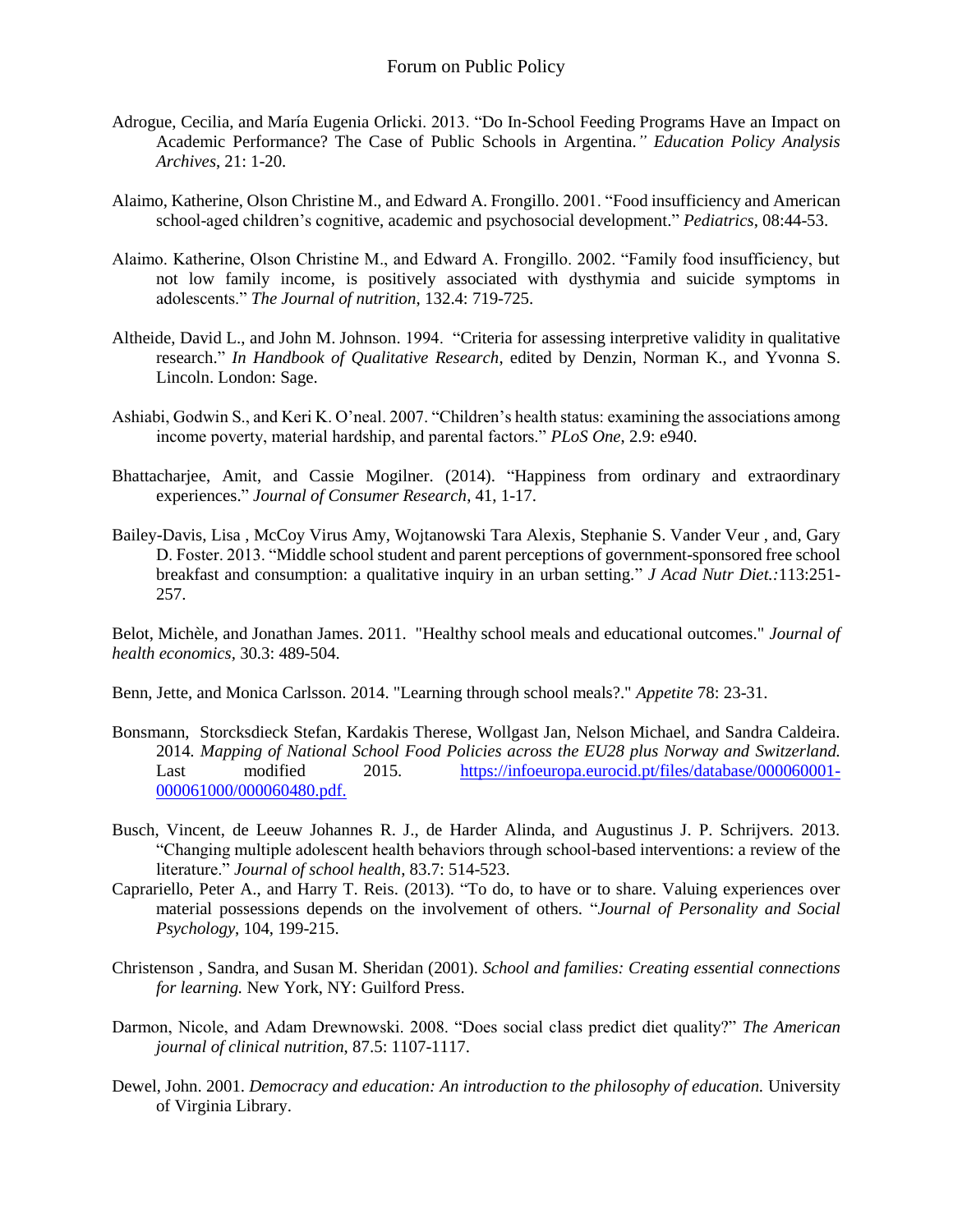- Doak, C. M., Visscher, T. L. S., Renders, C. M., and J. C. Seidell. (2006). "The prevention of overweight and obesity in children and adolescents: a review of interventions and programmes." *Obesity reviews 7(1):* 111-136.
- Dudley, Dean A., Wayne G. Cotton, and Louisa R. Peralta. 2015. "Teaching approaches and strategies that promote healthy eating in primary school children: a systematic review and meta-analysis." *International Journal of Behavioral Nutrition and Physical Activity* 12.1: 28.
- Dunifon, Rachel, and Lori Kowaleski-Jones. 2003. "The influences of participation in the national school lunch program and food insecurity on child well-being." *Social Service Review* 77.1: 72-92.
- Depolt, Richard A., Moffitt Robert A., and David C Ribar. 2009. "Food stamps, temporary assistance for needy families and food hardships in three American cities." *Pacific Economic Review*, 14.4: 445- 473.
- European Commission, Directorate General for Health and Consumers. 2010. *Current Implementation status of the Strategy for Europe on Nutrition, Overweight and Obesity related health issues.*  Accessed June, 2015. [http://ec.europa.eu/health/nutrition\\_physical\\_activity/docs/implementation\\_reporta6\\_en.pdf.](http://ec.europa.eu/health/nutrition_physical_activity/docs/implementation_reporta6_en.pdf)
- EUROSTAT. 2014. *Eurostat Regional yearbook 2014*. Accessed June, 2015. [http://ec.europa.eu/eurostat/publications/regional-yearbook.](http://ec.europa.eu/eurostat/publications/regional-yearbook)
- EUROSTAT. 2014. *Europe 2020 indicators – education.* Accessed June, 2015*.*  [http://ec.europa.eu/eurostat/statistics-explained/index.php/Europe\\_2020\\_indicators\\_-\\_education.](http://ec.europa.eu/eurostat/statistics-explained/index.php/Europe_2020_indicators_-_education)
- Fildes, Alison, van Jaarsveld Cornelia, Wardle Jane, and Lucy Cooke. 2013. "Parent-Administered Exposure to Increase Children's Vegetable Acceptance: A Randomized Controlled Trial." *J Acad Nutr Diet.*, 114:881-888.
- Flodmark, Carl-Erikm, Marcus Claude and Mona Britton. 2012. "Interventions to prevent obesity in children and adolescents: a systematic literature review." *International journal of obesity,* 30.4: 579- 589.
- FRA. 2012. *Annual report 2012 - Fundamental rights: challenges and achievements in 2012*. Accessed June, 2015. [http://fra.europa.eu/sites/default/files/annual-report-2012\\_en.pdf.](http://fra.europa.eu/sites/default/files/annual-report-2012_en.pdf)
- Gratham-McGregow, Sally. 2005. "Can the provision of breakfast benefit school performance?" *Food & Nutrition Bulletin*, 26.Supplement 2: 144-158.

Gundersen, Craig. 2013. "Food insecurity is an ongoing national concern." *Advances in Nutrition: An International Review Journal* 4: 36-41.

- Hamelin, Anne-Marie, Beaudry Micheline, and Jean-Pierre Habicht. 2002. "Characterization of household food insecurity in Quebec: food and feelings." *Social science & medicine*, 54.1: 119-132.
- Jaime, Patricia Constante, and Karen Lock. 2009. "Do school based food and nutrition policies improve diet and reduce obesity?" *Preventive medicine*, 48.1: 45-53.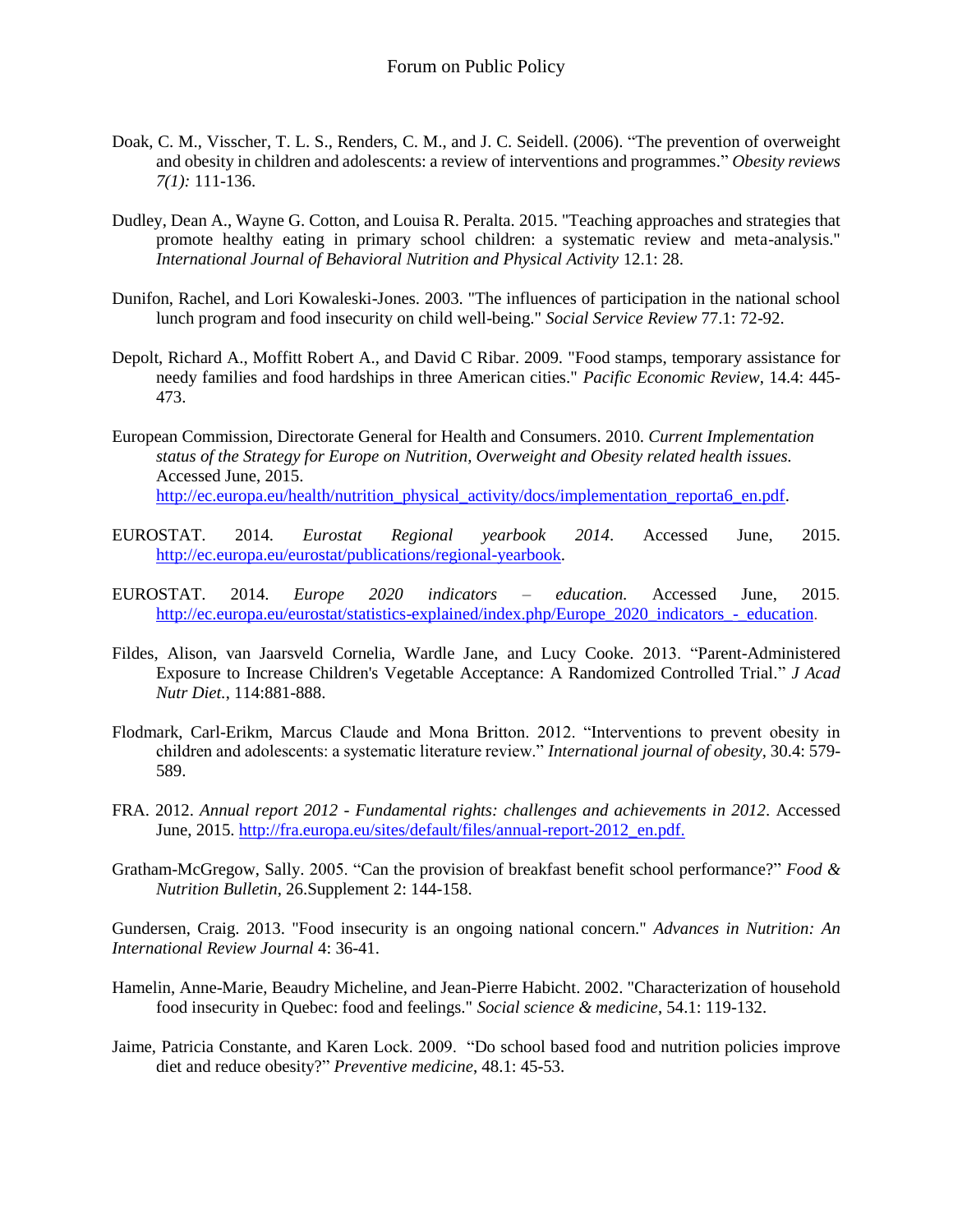- Jyoti, Diana F., Frongillo Edward A., and Sonya J. Jones. 2005. "Food insecurity affects school children's academic performance, weight gain, and social skills." *The Journal of nutrition*, 135.12: 2831-2839.
- Jukes, Matthew Ch., Drake Lesley J. and Donald AP. Bundy. 2007. *School health, nutrition and education for all: levelling the playing field*. UK: CABI.
- Krueger, Richard A., and Mary Anne Casey. 2000. *Focus Groups: A Practical Guide for Applied Research. Landon:* SAGE Publications.
- Kristjansson, Betsy, Petticrew Mark, MacDonald Barbara, Krasevec Julia, Janzen Laura, Greenhalgh Trish, Wells George A, MacGowan Jessie, Farmer Anna P., Shea Beverley, Mayhew, Alain, Tugwell, Peter, and Vivian Welch. 2007. "School feeding for improving the physical and psychosocial health of disadvantaged students." *The Coherence Library*, [http://onlinelibrary.wiley.com/doi/10.1002/14651858.CD004676.pub2/abstract?userIsAuthenticate](http://onlinelibrary.wiley.com/doi/10.1002/14651858.CD004676.pub2/abstract?userIsAuthenticated=false&deniedAccessCustomisedMessage) [d=false&deniedAccessCustomisedMessage=](http://onlinelibrary.wiley.com/doi/10.1002/14651858.CD004676.pub2/abstract?userIsAuthenticated=false&deniedAccessCustomisedMessage).
- Lan, Tian-Syung, Chen Kai-Ling, Chen Pin-Chang, Ku Chao-Tai, Chiu Pei-Hsuan, and Meng-Hsiang Wang. 2014. "An Investigation of Factors Affecting Elementary School Students' BMI Values Based on the System Dynamics Modeling." *Computational and mathematical methods in medicine Volume 2014:* 7 pages, [http://www.hindawi.com/journals/cmmm/2014/575424/.](http://www.hindawi.com/journals/cmmm/2014/575424/)

Melchior, Maria, Caspi Avshalom, Howard Louise M., Ambler Antony P., Bolton Heather, Mountain Nicky, and Terrie E. Moffitt. 2009. "The mental health context of food insecurity in families with young children. *Pediatrics*, 124.4: e564-e572.

Morse, Janice M., and Peggy A. Field. 1995. *Qualitative Research Methods for Health Professionals.* London: Sage.

OECD. 2014. *OBESITY Update.* Accessed June, 2015. [http://www.oecd.org/els/health-systems/Obesity-](http://www.oecd.org/els/health-systems/Obesity-Update-2014.pdf)[Update-2014.pdf.](http://www.oecd.org/els/health-systems/Obesity-Update-2014.pdf)

- O'Farrell, Stacy L., and Gale M. Morrison. 2003. "A factor analysis exploring school bonding and related constructs among upper elementary students." *The California School Psychologist*, 8.1: 53-72.
- Osowski, Christine Persson, Göranzon Helen, and Christina Fjellström. 2012. "Children' s understanding of food and meals in the foodscape at school." *International Journal of Consumer Studies* 36.1: 54- 60.

Rabiee, Fatemeh. 2004. "Focus-group interview and data analysis." *Proceedings of the nutrition society*  63.04*: 655-660*.

- Ratcliffe, Caroline, Mckernan Signe-Mary, and Sisi Zhang. 2011. " How much does the Supplemental Nutrition Assistance Program reduce food insecurity?" *American Journal of Agricultural Economics*, aar026.
- Rossi, Alessandra, Emília Addison Machado Moreira, and Michelle Soares Rauen. 2008. "Determinants of eating behavior: a review focusing on the family." *Revista de Nutrição* 21.6*:* 739-748.
- Rouseas, Panagiotis, and Vasilia Vretakou. 2006. *School dropout in the secondary education*. Athens: Greek Ministry of Education and Pedagogical Institute. [http://www.epimelitesanilikon.gr/pdf/DIARROH.pdf.](http://www.epimelitesanilikon.gr/pdf/DIARROH.pdf)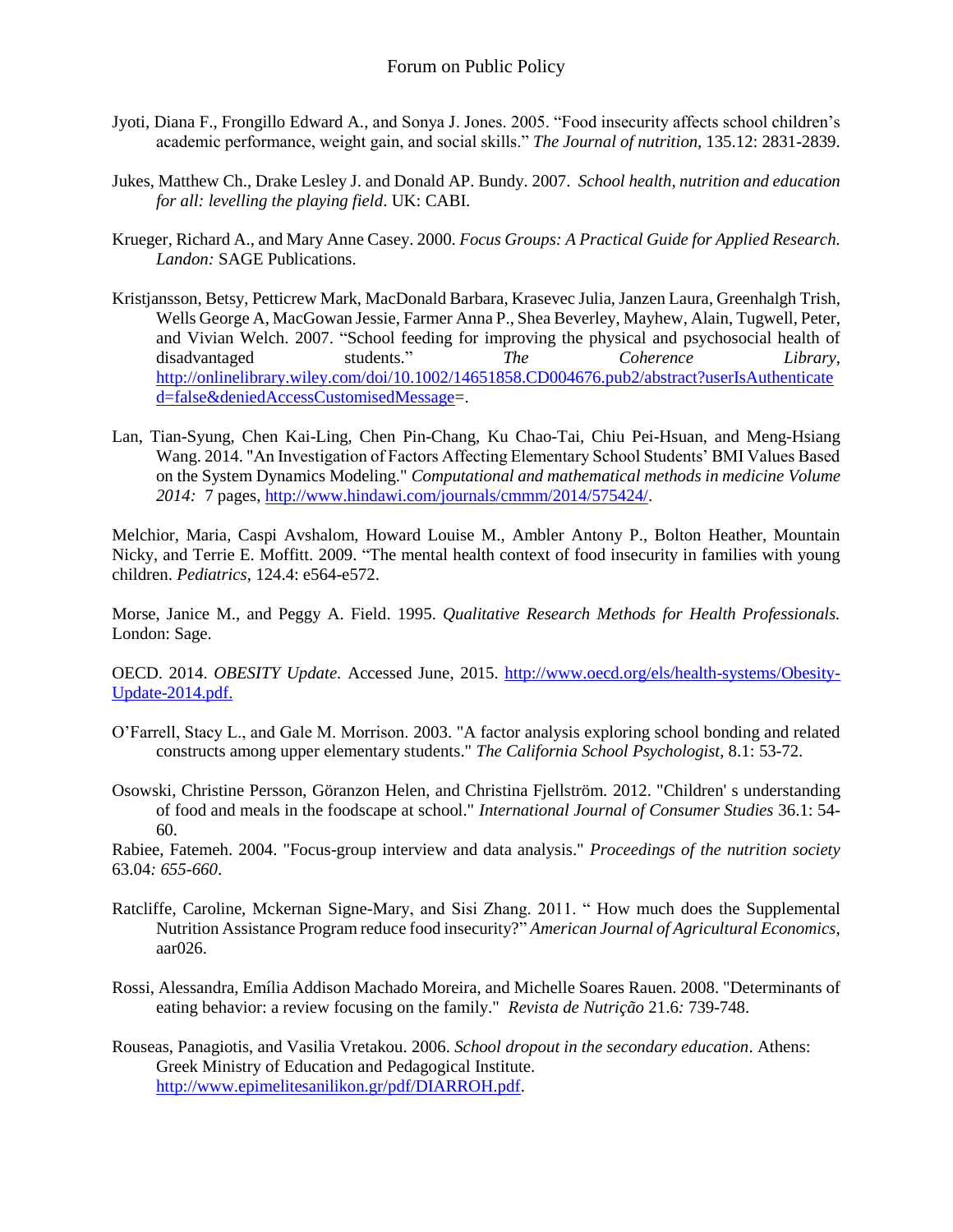- Slusser, Wendelin, Prelip Michael, Kinsler Janni, Erausquin Jennifer Toller, Thai Chan, and Charlotte Neumann. 2011."Challenges to parent nutrition education: a qualitative study of parents of urban children attending low-income schools." *Public Health Nutr.*14:1833-1841.
- Stang, Jamie, and Mary Story. 2005. "Guidelines for adolescent nutrition services." Accessed June, 2005. [http://www.epi.umn.edu/let/pubs/img/adol\\_preface\\_materials.pdf/](http://www.epi.umn.edu/let/pubs/img/adol_preface_materials.pdf/)
- St. George, Sara M. and Dawn K. Wilson. 2012. "A qualitative study for understanding family and peer influences on obesity-related health behaviors in low-income African-American adolescents." *Childhood Obesity*, 8.5: 466-476.
- Story, Mary, Neumark-Sztainer Dianne, and Simone French. 2002. "Individual and environmental influences on adolescent eating behaviors." *Journal of the American Dietetic Association*, 102.3 (2002): S40-S51.
- Story Mary, Kaphingst Karen M., Robinson-O'Brien Ramona, and Karen Glanz. 2008. "Creating healthy food and eating environments: policy and environmental approaches." *Annu. Rev. Public Health*, 29, 253-272.
- UNICEF. 2014. *The situation of children in Greece, 2014: The impact of the economic crisis on children.*  Athens: Hellenic National Committee for UNICEF.
- UN. 2012. *The Millennium Development Goals Report 2012*. New York: United Nations.
- USDA. 2013. Evaluation of the School Breakfast Program Pilot Project: Findings from the First Year of Implementation. Accessed June, 2015. [http://www.fns.usda.gov/evaluation-school-breakfast](http://www.fns.usda.gov/evaluation-school-breakfast-program-pilot-project-findings-first-year-implementation/)[program-pilot-project-findings-first-year-implementation/](http://www.fns.usda.gov/evaluation-school-breakfast-program-pilot-project-findings-first-year-implementation/)
- Vahabi, Mandana, and Cynthia Damba. 2013. "Perceived barriers in accessing food among recent Latin American immigrants in Toronto." *Int J Equity Health,* 12.1: 1.
- Wang, Youfa, and Hyunjung Lim. 2012. "The global childhood obesity epidemic and the association between socio-economic status and childhood obesity." *International Review of Psychiatry* 24.3: *176-188.*
- Warde, Alan. 1997*. Consumption, food and taste*. London: Sage.
- WHO. 2013. *Draft Report on informal consultation with Member States and UN Organizations on a proposed set of indicators for the global monitoring framework for maternal, infant and young child nutrition*. Accessed June, 2015. http://www<u>.who.int/nutrition.events/draft\_report\_consultationglobal\_targets2025.pdf?ua=1.</u>
- WFP. 2001. *Mid-Term Evaluation of WFP Cameroon Project No. 4387.01: School Feeding in Adamaoua, North, Extreme North and Eastern Provinces*. Rome: World Food Program.
- WFP. 2013. *The State of School Feeding Worldwide 2013.* Rome: World Food Program.
- Whitaker, Robert C., Phillips Shannon M., and Sean M. Orzol. 2006. "Food insecurity and the risks of depression and anxiety in mothers and behavior problems in their preschool-aged children." *Pediatrics*, 118.3: e859-e868.
- Williams, Christopher M., Nathan Nicole, Delaney Tessa, Yoong Sze Lin, Wiggers John, Preece Sarah, , Lubans Nicole, Sutherland Rachel, Pinfold Jessica, Smith Kay, Small Tameka, Reilly Kathryn L.,